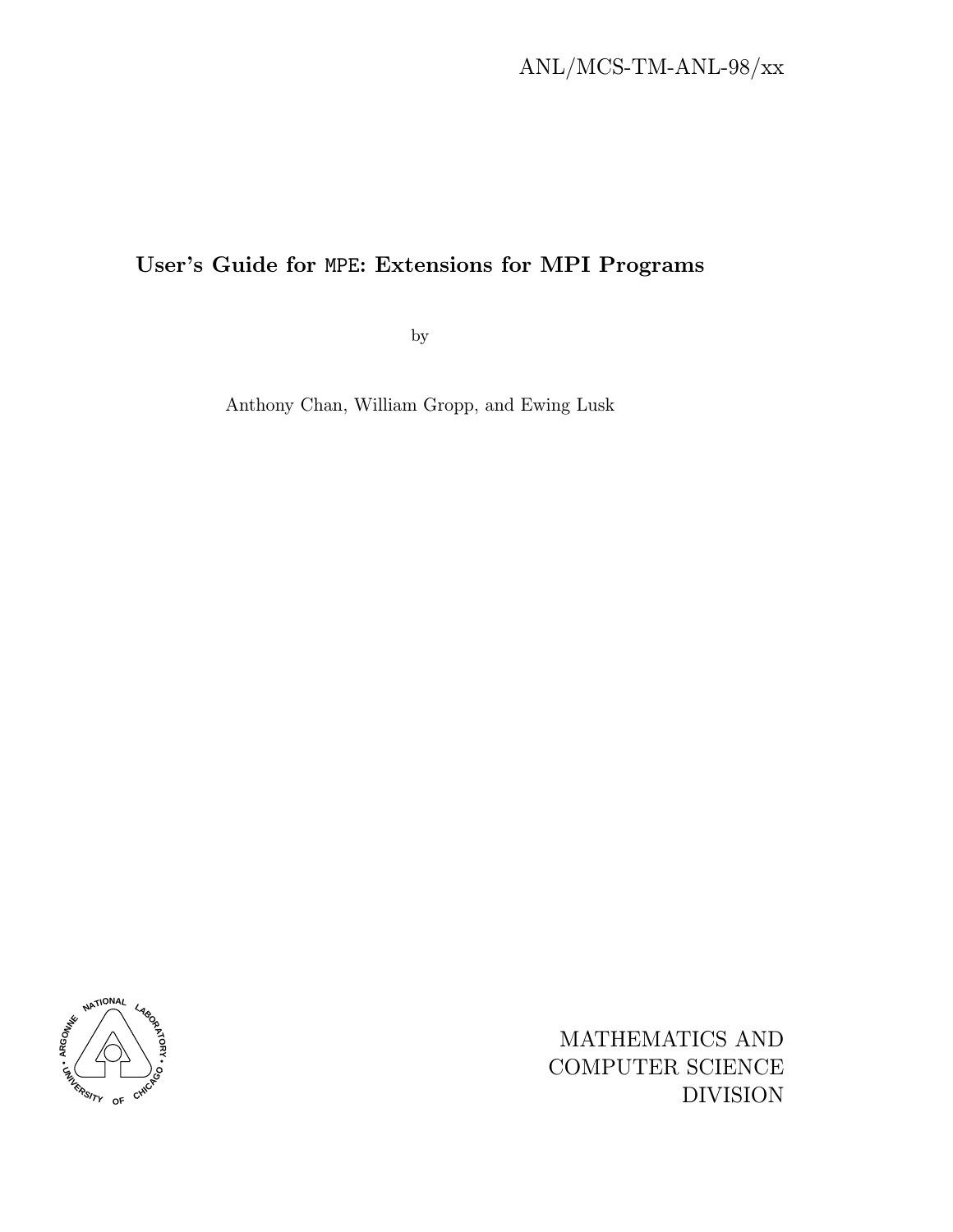# Contents

| Abstract |     |                                                                                                    |  |  |  |  |  | 1 |                  |
|----------|-----|----------------------------------------------------------------------------------------------------|--|--|--|--|--|---|------------------|
| 1        |     | Introduction                                                                                       |  |  |  |  |  |   | $\mathbf 1$      |
| $\bf{2}$ |     | The MPE library of useful extensions                                                               |  |  |  |  |  |   | $\mathbf 1$      |
|          | 2.1 |                                                                                                    |  |  |  |  |  |   | $\mathbf{1}$     |
|          | 2.2 |                                                                                                    |  |  |  |  |  |   | $\boldsymbol{2}$ |
|          | 2.3 |                                                                                                    |  |  |  |  |  |   | $\overline{2}$   |
|          | 2.4 |                                                                                                    |  |  |  |  |  |   | 3                |
|          | 2.5 |                                                                                                    |  |  |  |  |  |   | 3                |
|          |     | 2.5.1<br>Accumulation of Time Spent in MPI routines                                                |  |  |  |  |  |   | 3                |
|          |     | 2.5.2                                                                                              |  |  |  |  |  |   | 3                |
|          |     | 2.5.3                                                                                              |  |  |  |  |  |   | $\overline{4}$   |
|          |     | 2.5.4                                                                                              |  |  |  |  |  |   | $\overline{4}$   |
|          | 2.6 |                                                                                                    |  |  |  |  |  |   | $\overline{5}$   |
|          |     | 2.6.1                                                                                              |  |  |  |  |  |   | $\overline{5}$   |
|          |     | 2.6.2                                                                                              |  |  |  |  |  |   | $\boldsymbol{6}$ |
|          | 2.7 |                                                                                                    |  |  |  |  |  |   | $\overline{7}$   |
|          | 2.8 |                                                                                                    |  |  |  |  |  |   | $8\,$            |
|          | 2.9 |                                                                                                    |  |  |  |  |  |   | 8                |
| 3        |     | <b>Using MPE</b>                                                                                   |  |  |  |  |  |   | 10               |
|          | 3.1 |                                                                                                    |  |  |  |  |  |   | 11               |
|          | 3.2 |                                                                                                    |  |  |  |  |  |   | 11               |
|          | 3.3 |                                                                                                    |  |  |  |  |  |   | 12               |
|          | 3.4 |                                                                                                    |  |  |  |  |  |   | 12               |
|          |     | 3.4.1                                                                                              |  |  |  |  |  |   | 12               |
|          |     | Log Format Print Programs<br>3.4.2                                                                 |  |  |  |  |  |   | 12               |
|          |     | 3.4.3                                                                                              |  |  |  |  |  |   | 13               |
|          | 3.5 | Using MPE in MPICH $\dots \dots \dots \dots \dots \dots \dots \dots \dots \dots \dots \dots \dots$ |  |  |  |  |  |   | 13               |
|          |     | 3.5.1                                                                                              |  |  |  |  |  |   | 13               |
|          |     | Inheritance of Environmental Variables<br>3.5.2                                                    |  |  |  |  |  |   | 13               |
|          |     | 3.5.3                                                                                              |  |  |  |  |  |   | 14               |
| 4        |     | Debugging MPI programs with built-in tools                                                         |  |  |  |  |  |   | 14               |
|          | 4.1 | Error handlers                                                                                     |  |  |  |  |  |   | 14               |
|          | 4.2 |                                                                                                    |  |  |  |  |  |   | 14               |
|          |     | A Installing MPE                                                                                   |  |  |  |  |  |   | 16               |
|          |     |                                                                                                    |  |  |  |  |  |   | 16               |
|          |     | A.1.1                                                                                              |  |  |  |  |  |   | 16               |
|          |     | A.1.2                                                                                              |  |  |  |  |  |   | 17               |
|          |     |                                                                                                    |  |  |  |  |  |   | 19               |
|          |     | Configuring as part of the MPICH configure<br>A.2.1                                                |  |  |  |  |  |   | 19               |
|          |     | Configuring as part of an existing MPI implementation $\ldots \ldots$<br>A.2.2                     |  |  |  |  |  |   | 19               |
|          |     |                                                                                                    |  |  |  |  |  |   | 21               |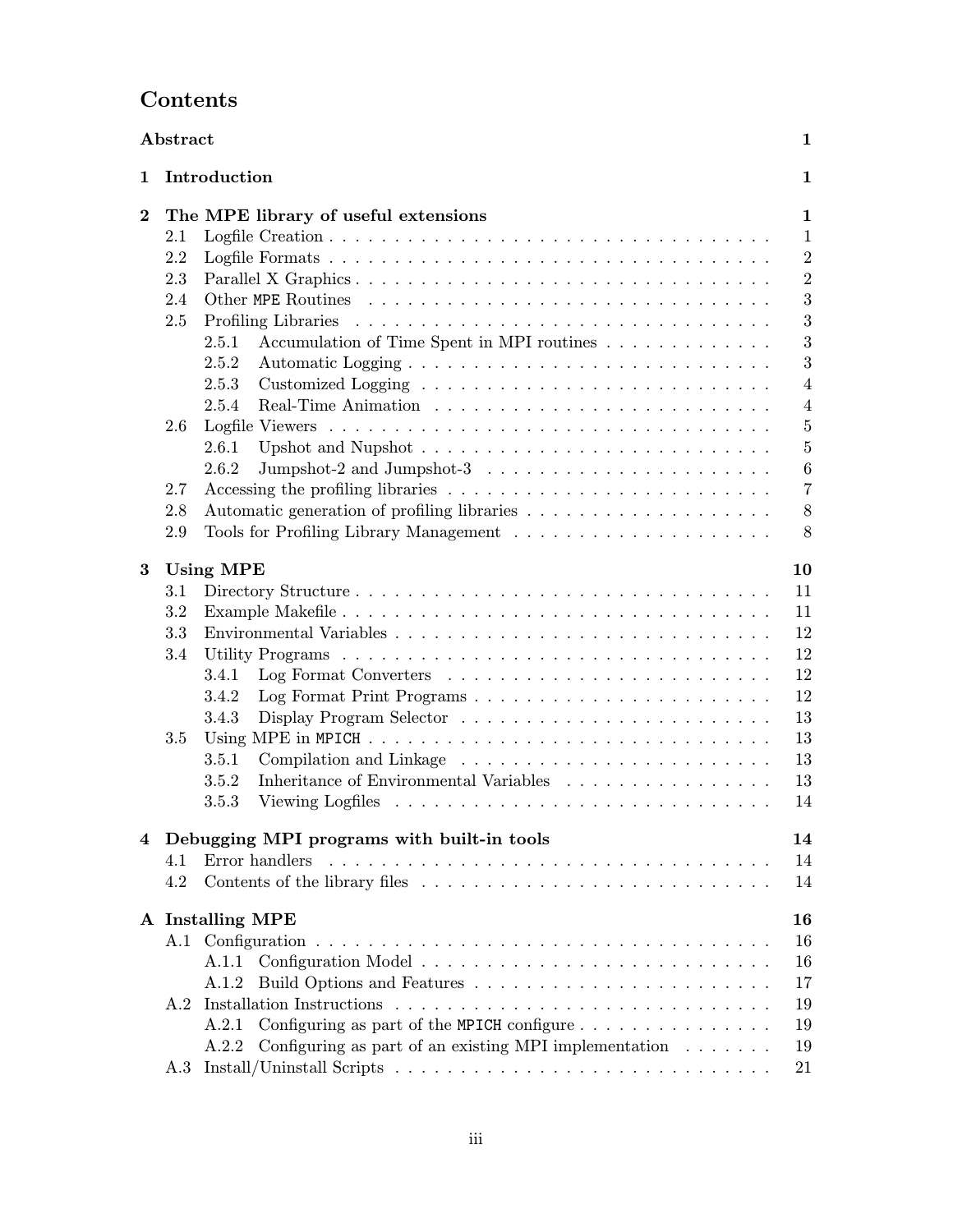| <b>B</b> Installing Java for Jumpshots        | 22 |
|-----------------------------------------------|----|
|                                               | 22 |
| C Automatic generation of profiling libraries | 24 |
|                                               | 25 |
| D Manual Pages                                | 28 |
| Acknowledgments                               | 30 |
| <b>References</b>                             | 31 |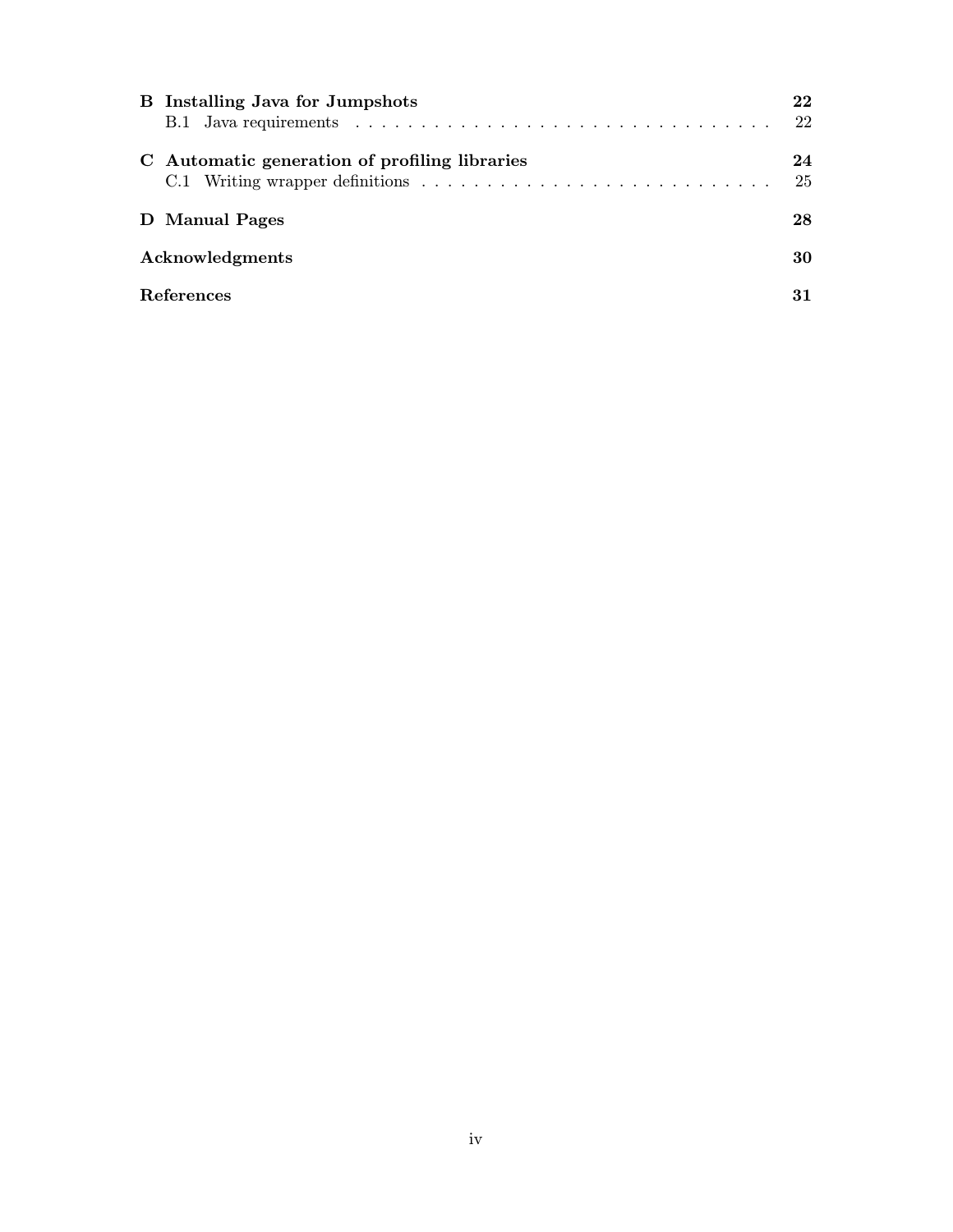#### Abstract

The MPE extensions provide a number of useful facilites for MPI programmers. These include several profiling libraries to collect information on MPI programs, including logfiles for post-mortum visualization and real-time animation. Also included are routines to provide simple X window system graphics to parallel programs. MPE may be used with any implemenation of MPI.

## 1 Introduction

The Message Passing Interface (MPI) [4] provides a strong basis for building parallel programs. One of its design goals was to enable the construction of parallel software libraries, thus helping to solve the problem of developing large parallel applications. The MPE (Multi-Processing Environment) library exploits the features of MPI to provide a number of useful facilities, including performance and correctness debugging, graphics, and some common utility routines.

The MPE library was developed for the MPICH [1] implementation of MPI (and is included with the MPICH distribution), but can and has been used with any MPI implementation. Installation instructions for MPE are in Appendix A.

## 2 The MPE library of useful extensions

Currently the main components of the MPE are

- A set of routines for creating logfiles for examination by various graphical visualization tools : upshot, nupshot, Jumpshot-2 or Jumpshot-3.
- A shared-display parallel X graphics library.
- Routines for sequentializing a section of code being executed in parallel.
- Debugger setup routines.

#### 2.1 Logfile Creation

MPE provides several ways to generate logfiles that describe the progress of a computation. These logfiles can be viewed with one of the graphical tools distributed with MPE. In addition, you can customize these logfiles to add application-specific information.

The easiest way to generate logfiles is to link your program with a special MPE library that uses the profiling feature of MPI to intercept all MPI calls in an application.

You can create customized logfiles for viewing by calls to the various MPE logging routines. For details, see the MPE man pages. An example is shown in Section 2.5.3.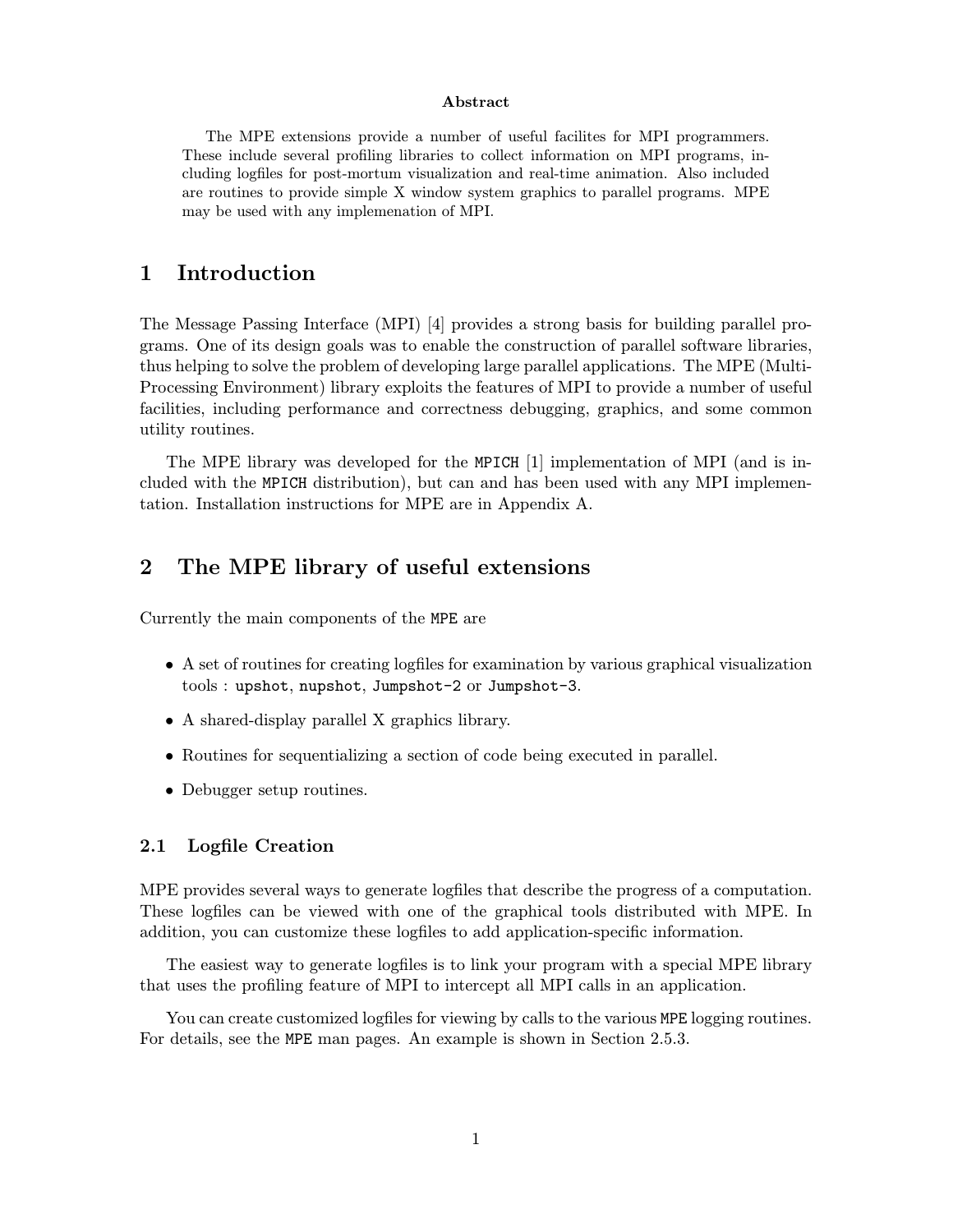#### 2.2 Logfile Formats

MPE currently provides three different logfile formats: ALOG, CLOG and SLOG. ALOG is provided for backward compatibility purposes only, and stores events as ASCII text. CLOG is similar to ALOG, but stores data in a binary format (essentially the same as "external32" in MPI-IO or as the format specified for Java). SLOG is an abbreviation for Scalable LOGfile format and stores data as states (essentially an event with a duration) in a special binary format chosen to help visualization programs handle very large (multi-Gigabyte) log files.

Each of these log file formats has one or more visualization programs associated with it. The ALOG format is understood by nupshot. The CLOG format is understood by nupshot and jumpshot, a Java-based visualization tool. SLOG and Jumpshot-3 are capable of handling logfiles containing gigabytes of data [5].

#### 2.3 Parallel X Graphics

MPE provides a set of routines that allows you to display simple graphics with the X Window System. In addition, there are routines for input, such as getting a region defined by using the mouse. A sample of the available graphics routines are shown in Table 1. For arguments, see the man pages.

|                       | <i>Control Routines</i>                    |  |  |  |  |  |  |
|-----------------------|--------------------------------------------|--|--|--|--|--|--|
| MPE_Open_graphics     | (collectively) opens an X display          |  |  |  |  |  |  |
| MPE_Close_graphics    | Closes a X11 graphics device               |  |  |  |  |  |  |
| MPE_Update            | Updates an X11 display                     |  |  |  |  |  |  |
|                       | Output Routines                            |  |  |  |  |  |  |
| MPE_Draw_point        | Draws a point on an X display              |  |  |  |  |  |  |
| MPE_Draw_points       | Draws points on an X display               |  |  |  |  |  |  |
| MPE Draw line         | Draws a line on an X11 display             |  |  |  |  |  |  |
| MPF. Draw circle      | Draws a circle                             |  |  |  |  |  |  |
| MPE_Fill_rectangle    | Draws a filled rectangle on an X11 display |  |  |  |  |  |  |
| MPE_Draw_logic        | Sets logical operation for new pixels      |  |  |  |  |  |  |
| MPF. Line thickness   | Sets thickness of lines                    |  |  |  |  |  |  |
| MPE_Make_color_array  | Makes an array of color indices            |  |  |  |  |  |  |
| MPE Num colors        | Gets the number of available colors        |  |  |  |  |  |  |
| MPE_Add_RGB_color     | Add a new color                            |  |  |  |  |  |  |
| <i>Input Routines</i> |                                            |  |  |  |  |  |  |
| MPE_Get_mouse_press   | Get current coordinates of the mouse       |  |  |  |  |  |  |
| MPE_Get_drag_region   | Get a rectangular region                   |  |  |  |  |  |  |

Table 1: MPE graphics routines.

You can find an example of the use of the MPE graphics library in the directory mpich/ mpe/contrib/mandel. Enter

make mpirun -np 4 pmandel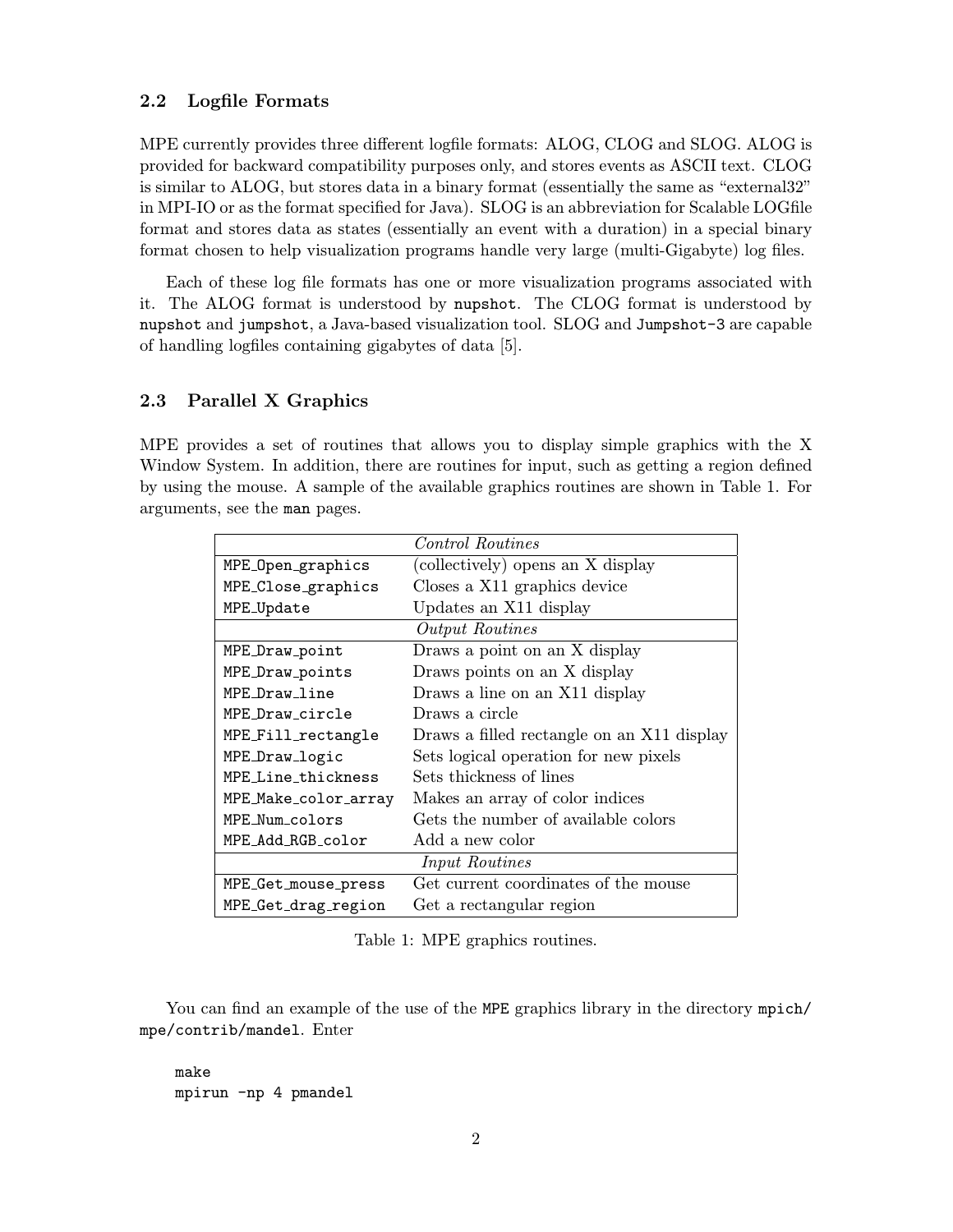to see a parallel Mandelbrot calculation algorithm that exploits several features of the MPE graphics library.

### 2.4 Other MPE Routines

Sometimes during the execution of a parallel program, you need to ensure that only a few (often just one) processor at a time is doing something. The routines MPE\_Seq\_begin and MPE\_Seq\_end allow you to create a "sequential section" in a parallel program.

The MPI standard makes it easy for users to define the routine to be called when an error is detected by MPI. Often, what you'd like to happen is to have the program start a debugger so that you can diagnose the problem immediately. In some environments, the error handler in MPE\_Errors\_call\_dbx\_in\_xterm allows you to do just that. In addition, you can compile the MPE library with debugging code included. (See the -mpedbg configure option.)

#### 2.5 Profiling Libraries

The MPI profiling interface provides a convenient way for you to add performance analysis tools to any MPI implementation. We demonstrate this mechanism in MPICH, and give you a running start, by supplying three profiling libraries with the MPICH distribution. MPE users may build and use these libraries with any MPI implementation.

#### 2.5.1 Accumulation of Time Spent in MPI routines

The first profiling library is simple. The profiling version of each MPI Xxx routine calls PMPI Wtime (which delivers a time stamp) before and after each call to the corresponding PMPI Xxx routine. Times are accumulated in each process and written out, one file per process, in the profiling version of MPI Finalize. The files are then available for use in either a global or process-by-process report. This version does not take into account nested calls, which occur when MPI Bcast, for instance, is implemented in terms of MPI Send and MPI Recv. The file 'mpe/ $src/trc_wr$  rappers.c' implements this interface, and the option -mpitrace to any of the compilation scripts (e.g., mpicc) will automatically include this library.

#### 2.5.2 Automatic Logging

The second profiling library is called MPE logging libraries which generate logfiles, they are files of timestamped events for CLOG and timestamped states for SLOG. During execution, calls to MPE Log event are made to store events of certain types in memory, and these memory buffers are collected and merged in parallel during MPI Finalize. During execution, MPI Pcontrol can be used to suspend and restart logging operations. (By default, logging is on. Invoking MPI Pcontrol(0) turns logging off; MPI Pcontrol(1) turns it back on again.) The calls to MPE Log event are made automatically for each MPI call.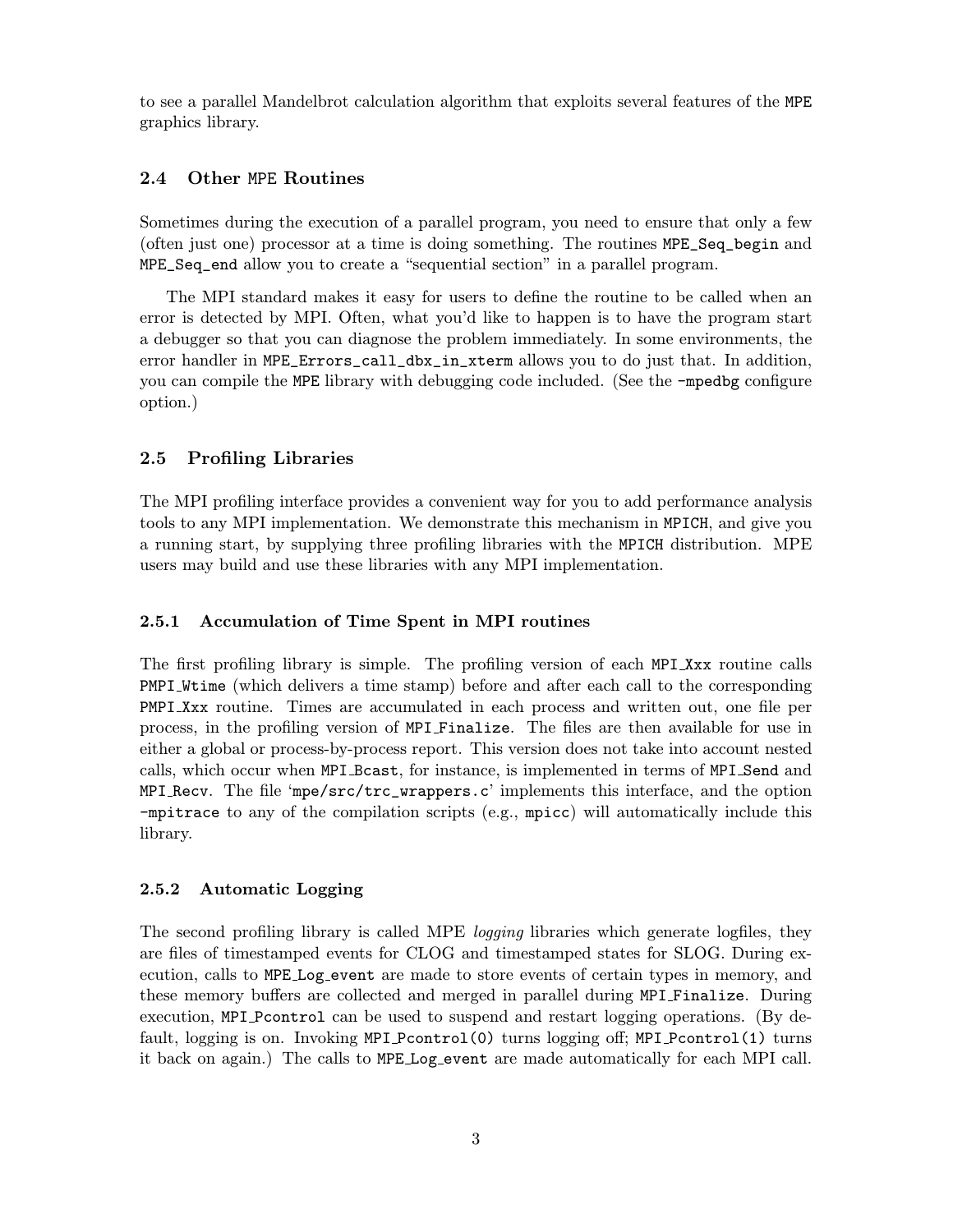You can analyze the logfile produced at the end with a variety of tools; these are described in Sections 2.6.1 and 2.6.2.

#### 2.5.3 Customized Logging

In addition to using the predefined MPE *logging* libraries to log all MPI calls, MPE logging calls can be inserted into user's MPI program to define and log states. These states are called user defined states. States may be nested, allowing one to define a state describing a user routine that contains several MPI calls, and display both the user-defined state and the MPI operations contained within it. The routine MPE\_Log\_get\_event\_number should be used to get unique event numbers<sup>1</sup> from the MPE system. The routines MPE\_Describe\_state and MPE\_Log\_event are then used to describe user-defined states. The following example illustrates the use of these routines.

```
int eventID_begin, eventID_end;
...
eventID_begin = MPE_Log_get_event_number();
eventID\_end = MPE\_Log\_get\_event\_number();
...
MPE_Describe_state( eventID_begin, eventID_end, "Amult", "bluegreen" );
...
MyAmult( Matrix m, Vector v )
{
    /* Log the start event along with the size of the matrix */MPE_Log_event( eventID_begin, m->n, (char *)0 );
    ... Amult code, including MPI calls ...
    MPE_Log_event( eventID_end, 0, (char *)0 );
}
```
The logfile generated by this code will have the MPI routines within the routine MyAmult indicated by a containing bluegreen rectangle. The color used in the code is chosen from the file, 'rgb.txt', provided by X server installation, e.g. 'rgb.txt' is located in '/usr/ X11R6/lib/X11' on Linux.

If the MPE logging library, 'liblmpe.a', is not linked with the user program, MPE\_- Init\_log must be called before all other MPE calls and MPE\_Finish\_log must be called after all the MPE calls. The sample programs 'cpilog.c' and 'fpi.f', available in MPE source directory 'contrib/test' or the installed directory 'share/examples', illustrate the use of these MPE routines.

#### 2.5.4 Real-Time Animation

The third library does a simple form of real-time program animation. The MPE graphics library contains routines that allow a set of processes to share an X display that is not associated with any one specific process. Our prototype uses this capability to draw arrows

<sup>&</sup>lt;sup>1</sup>This is important if you are writing a library that uses the MPE logging routines.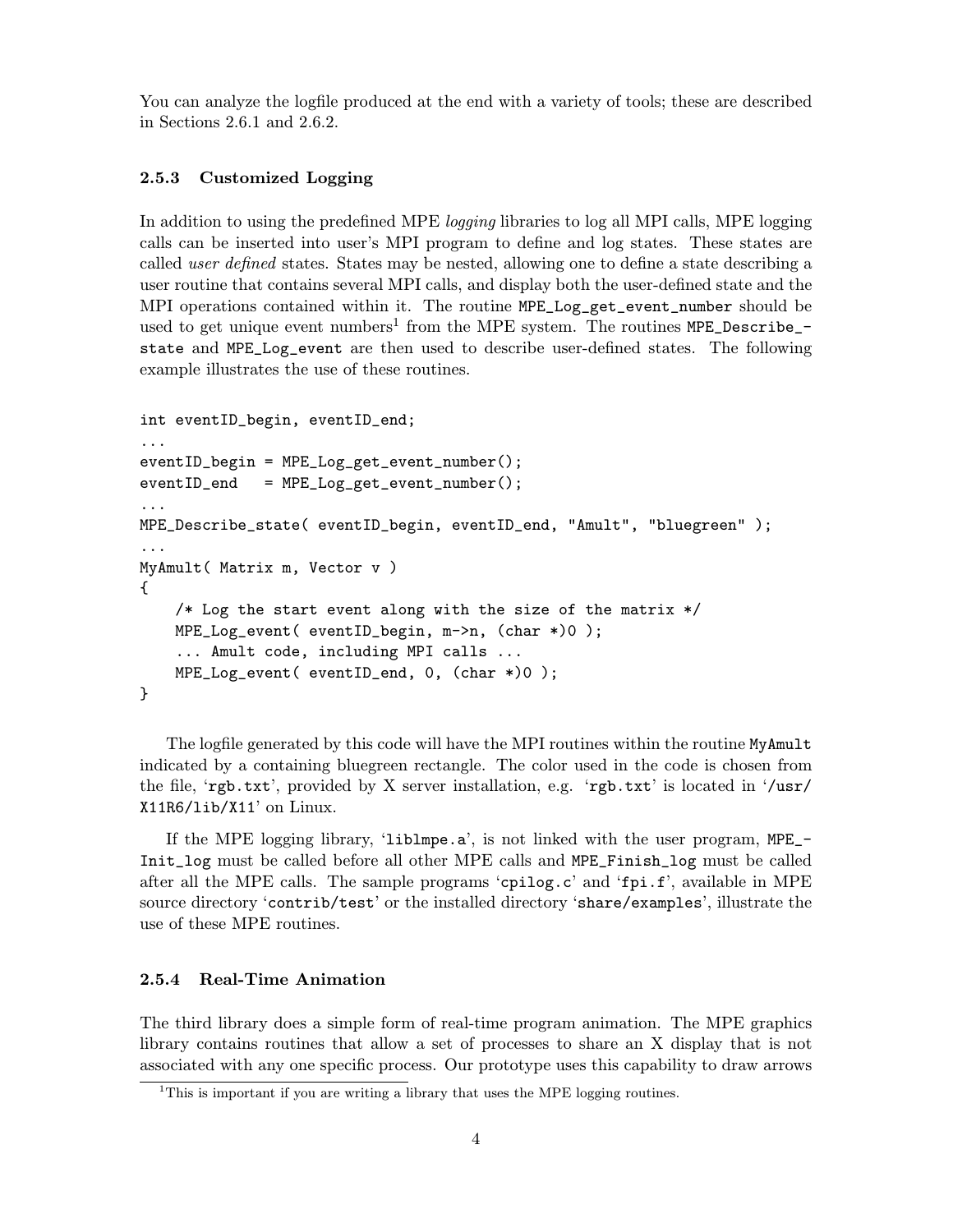that represent message traffic as the program runs. Note that MPI programs can generate communication events far faster than most X11 servers can display the arrows that represent those events.

## 2.6 Logfile Viewers

There are 4 graphical visualization tools distributed with MPE, they are upshot, nupshot, Jumpshot-2 and Jumpshot-3. Out of these 4 Logfile Viewers, only 3 viewers are built by MPE. They are upshot, Jumpshot-2 and Jumpshot-3.

## 2.6.1 Upshot and Nupshot

One tool that we use is called upshot, which is a derivative of Upshot [3], written in Tcl/Tk (version 4). A screen dump of Upshot in use is shown in Figure 1. It shows parallel time

| <b>Teeshot</b><br>凹                                                                                                                           |       |
|-----------------------------------------------------------------------------------------------------------------------------------------------|-------|
| Select Logfile sam_hyp.16.log<br>Setup Options<br>Quit                                                                                        | 凹     |
| out<br>out<br>Print<br>$\mathbf{In}$<br>$\lfloor \text{Im} \rfloor$<br>Reset<br>Horizontal Zoom:<br>Vertical Zoom:                            | Close |
| task a<br>task b<br><b>BBBBB</b> task bp<br><b>HIIIIIII</b> task d<br>task c                                                                  |       |
| 0                                                                                                                                             |       |
| 1                                                                                                                                             |       |
| 2<br>з                                                                                                                                        |       |
| 4                                                                                                                                             |       |
| 5                                                                                                                                             |       |
| 6                                                                                                                                             |       |
| 7                                                                                                                                             |       |
| 8<br>9                                                                                                                                        |       |
| 10                                                                                                                                            |       |
| ·巴<br>sam_hyp.16.log                                                                                                                          |       |
| [Out]<br>$\overline{[}\overline{[}n]$<br>Out<br>Print<br>Reset<br>Close<br>$\overline{[}\overline{[}n]$<br>Horizontal Zoom:<br>Vertical Zoom: |       |
| <b>HIIIIIIIII</b> III task_d<br>task_a<br>িয়ার task_b<br><b>BBBBBB</b> task_bp<br>task c                                                     |       |
| о<br>Á                                                                                                                                        | w     |
| 7<br>8                                                                                                                                        |       |
| 1.576<br>9                                                                                                                                    | 1.581 |
| 10<br>2.3<br>$\bf{0}$                                                                                                                         | 2.7   |
| 11                                                                                                                                            |       |
| 12<br>10                                                                                                                                      |       |
| 1.560   task_c lengths<br>1.550<br>1.555                                                                                                      | 凹     |
| Number of task_c states:<br>-4<br>130                                                                                                         |       |
| $1.2$ Total time: 0.17067 sec.<br>0.4<br>0.8                                                                                                  |       |
| Start state length                                                                                                                            |       |
| 0.0010                                                                                                                                        |       |
| End state length                                                                                                                              |       |
| רד<br>0.0049                                                                                                                                  |       |
| Number of bins                                                                                                                                |       |
| 25                                                                                                                                            |       |
| cursor: 0.00196                                                                                                                               |       |
| Print<br>Close                                                                                                                                |       |

Figure 1: A screendump from upshot

lines with process states, like one of the paraGraph [2]. The view can be zoomed in or out,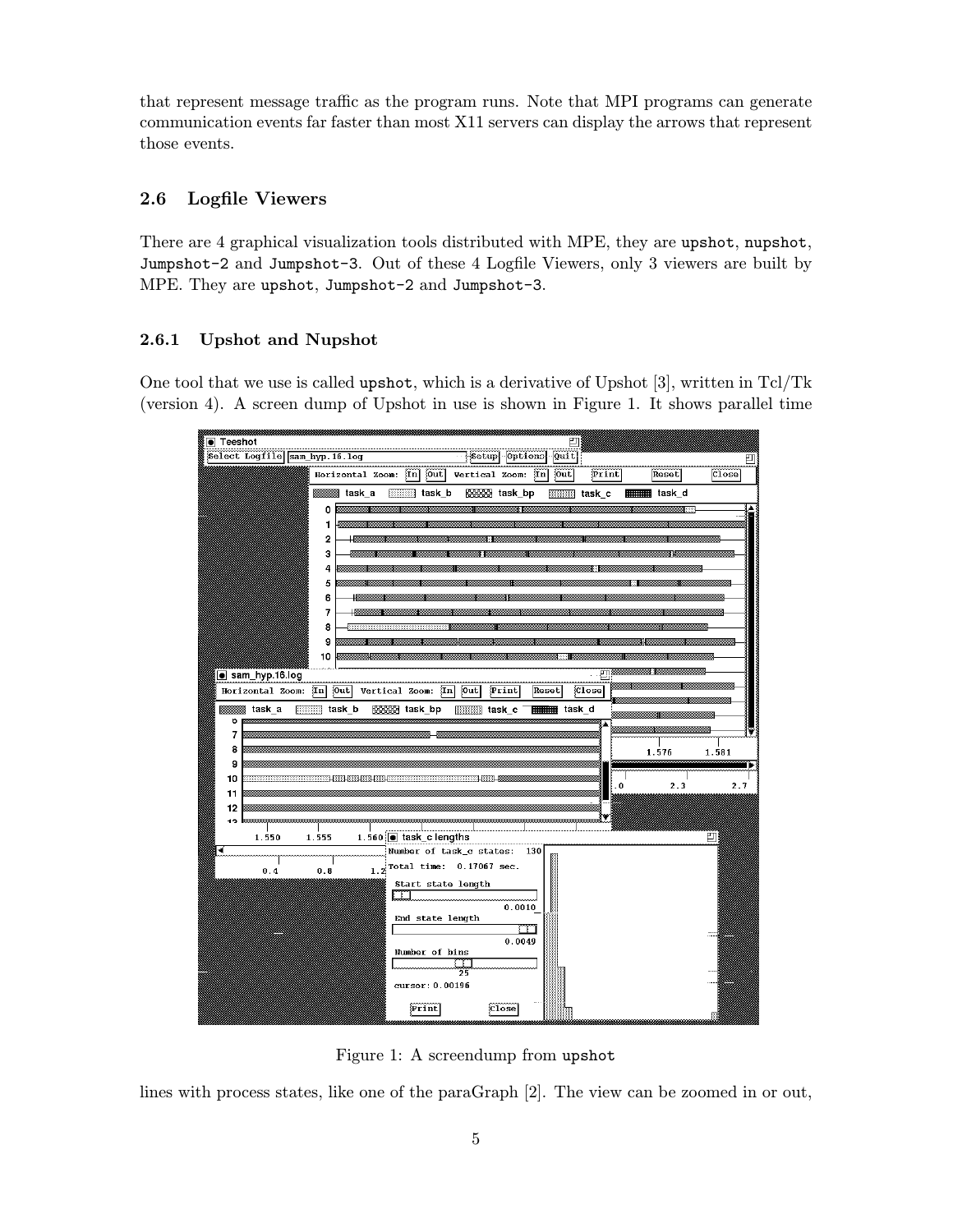horizontally or vertically, centered on any point in the display chosen with the mouse. In Figure 1, the middle window has resulted from zooming in on the upper window at a chosen point to show more detail. The window at the bottom of the screen show a histogram of state durations, with several adjustable parameters.

Nupshot is a version of upshot that is faster but requires an older version of Tcl/Tk (version 3, to be precise). Because of this limitation, Nupshot is not built by default in current MPE.

#### 2.6.2 Jumpshot-2 and Jumpshot-3

There are 2 versions of Jumpshot distributed with the MPE. They are Jumpshot-2 and Jumpshot-3, which have evolved from Upshot and Nupshot. Both are written in Java and are graphical visualization tools for interpreting binary tracefiles which displays them onto the display, as shown in Figure 2. For Jumpshot-2, see [6] for more screenshots and details. For Jumpshot-3, See file 'mpe/viewers/jumpshot-3/doc/TourStepByStep.pdf' for a brief introduction of the tool.

As the size of the logfile increases, Jumpshot-2's performance decreases, and can ultimately result in Jumpshot-2 hanging while it is reading in the logfile. It is hard to determine at what point Jumpshot-2 will hang, but we have seen it with files as small as 10MB. When CLOG file is about 4MB in size, the performance of Jumpshot-2 starts to deterioate significantly. There is a current research effort that will result in the ability to make the Java based display program significantly more scalable. The results of the first iteration of this effort are SLOG which supports scalable logging of data and Jumpshot-3 which reads SLOG.



Figure 2: Jumpshot-1 Display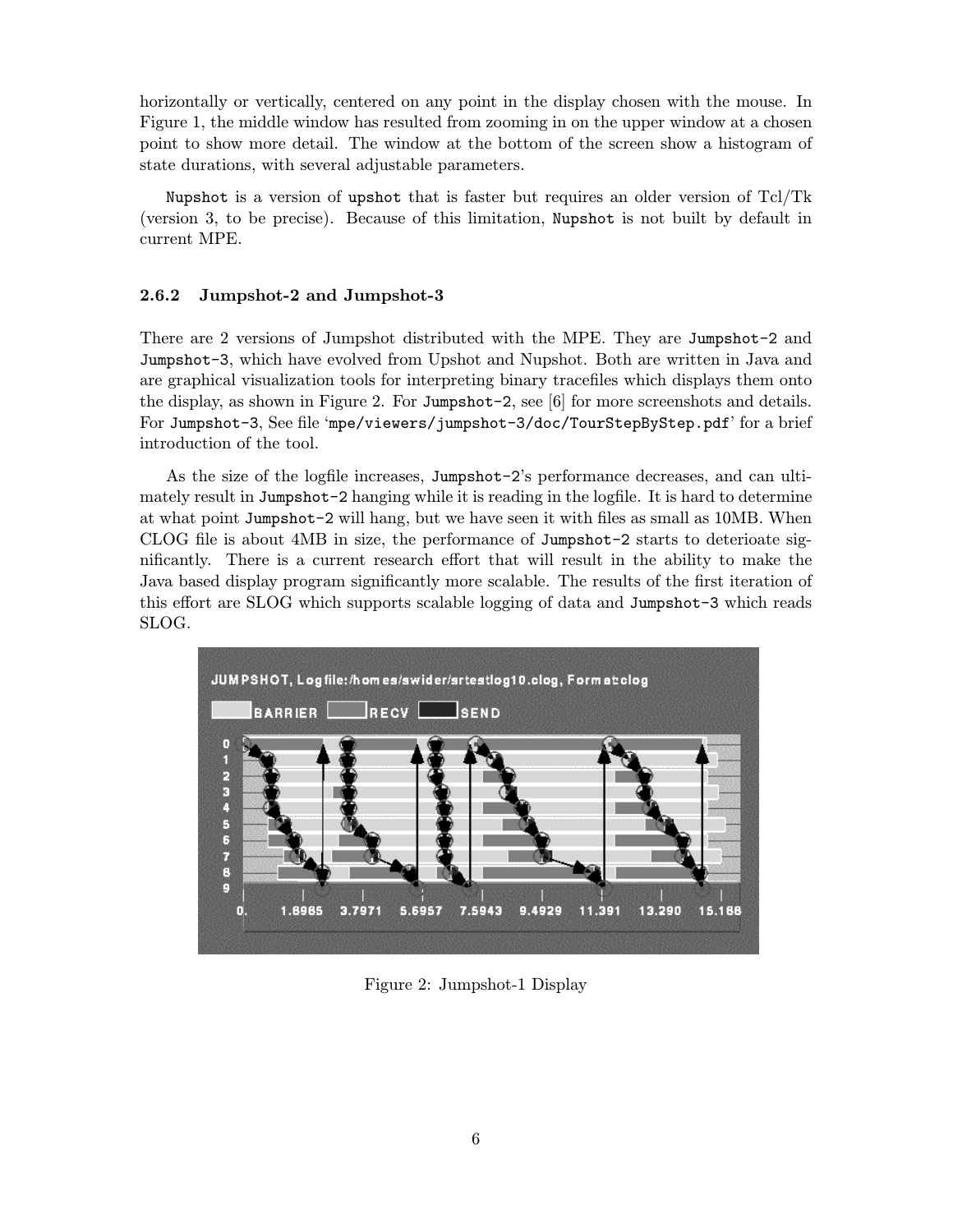### 2.7 Accessing the profiling libraries

If the MPE libraries have been built, it is very easy to access the profiling libraries. The configure in the MPE directory determines the link path necessary for each profiling library (which varies slightly for each MPI implementation). These variables are first substituted in the Makefile in the directory 'mpe/contrib/test'. The Makefile is then installed into directory 'share/examples' during the final installation process. This information is placed in the following variables:

- **PROF LIBS** The compiler flag needed to link with the mpe library only. The link path is -lmpe -lpmpich or -lmpe -lpmpi depending on the MPI implementation.
- LOG\_LIBS The compiler flag needed to link with the logging libraries. The logging libraries log all MPI calls and generate log file. The link path is -llmpe \$PROF LIB.
- **TRACE LIBS** The compiler flag needed to link with the tracing library. The tracing library will trace all MPI calls. Each MPI call is preceded by a line that contains the rank in MPI\_COMM\_WORLD of the calling process, and followed by another line indicating that the call has completed. Most send and receive routines also indicate the values of count, tag, and partner (destination for sends, source for receives). Output is to standard output. The link path is -ltmpe \$PROF LIB.
- ANIM LIBS The compiler flag needed to link with the animation library. The animation library produces a real-time animation of the program. This requires the MPE graphics, and uses X11 Window System operations. You may need to provide a specific path for the X11 libraries (instead of  $-LX11$ ). The link path is  $-LA$ \$PROF LIB -lX11.
- F2CMPI LIBS The compiler flag needed to link Fortran to C MPI wrapper library with all the above mentioned libraries. For MPICH, this should be -lfmpich. Otherwise, it could be -lmpe f2cmpi, MPE's own Fortran to C MPI wrapper library.
- FLIB\_PATH The full compiler flag needed to link Fortran MPI programs with the logging library.

As part of the make process, small programs 'cpi.c' and 'fpi.f' are linked with each profiling library. The result of each link test will be written as part of the make output. If the link test is successful, then these link paths should be used for user programs as well.

If the MPI implementation being used is MPICH, then adding compiler flag -mpilog to MPICH's mpicc/mpif77 will automatically link user program with MPE's logging libraries (-llmpe -lmpe). Library link path -lpmpich is also linked with the MPI profiling interface when -mpilog flag is used

If a Fortran MPI program is linked with MPICH, it is necessary to include the library '-lfmpich' ahead of the profiling libraries. This allows C routines to be used for implementing the profiling libraries for use by both C and Fortran programs. For example, to generate log files in a Fortran program, the library linkage flag is -lfmpich -llmpe -lmpe -lpmpich. Using mpif77 -mpilog will automatically link with all these libraries.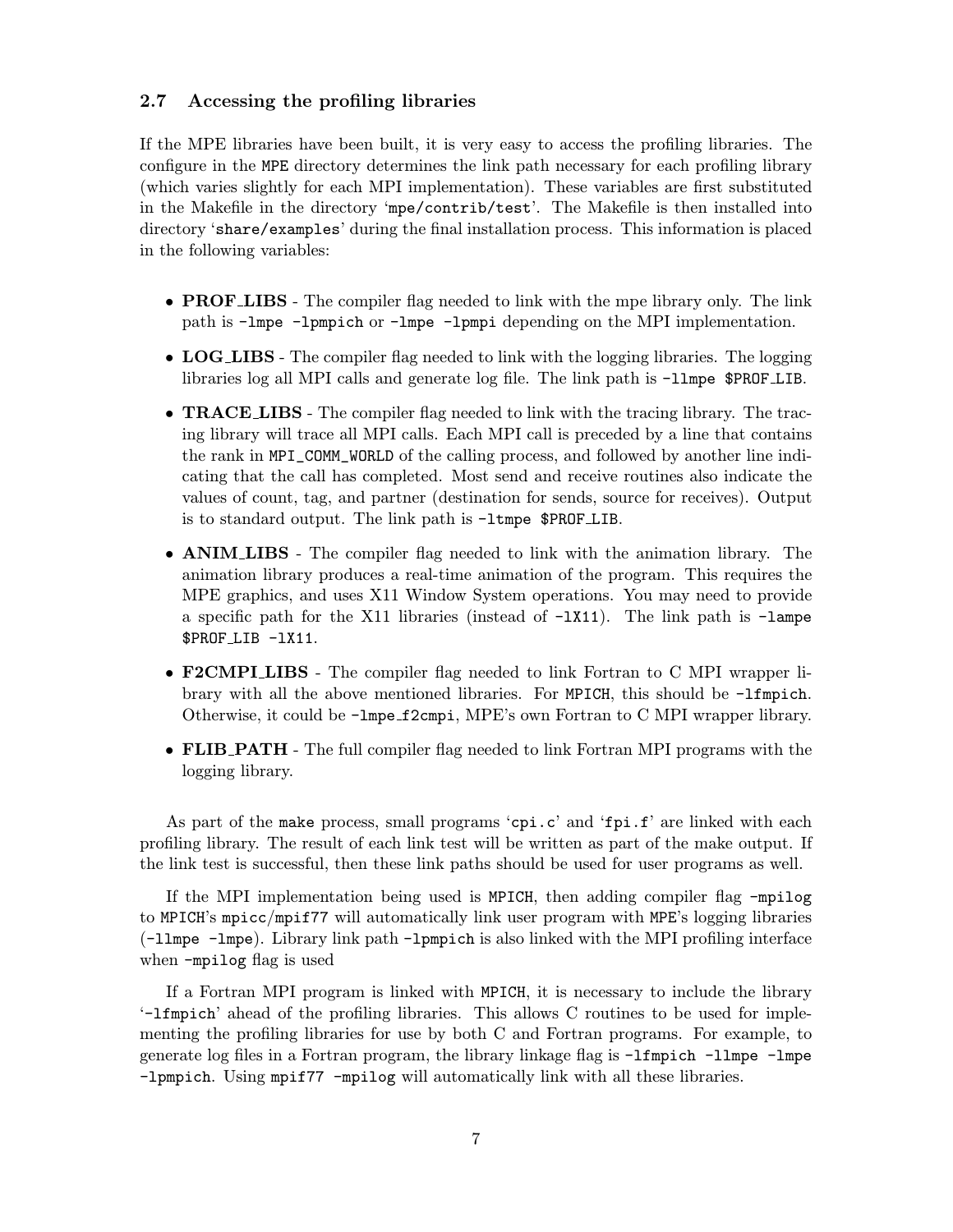If the MPI implementation being used is not MPICH, it is necessary to include the library '-lmpe f2cmpi' (MPE's own Fortran to C MPI wrapper library) instead of library '-lfmpich'. Again this has to be linked before any of the profiling libraries. So the compiler linkage flag will be -lmpe f2cmpi -llmpe -lmpe -lpmpi -lmpi.

It is possible to combine automatic logging with manual logging. Automatic logging will log all MPI calls and is achieved by linking with \$LOG LIBS. Manual logging is achieved by the user inserting calls to the MPE routines around MPI calls. This way, only the chosen MPI calls will be logged. However, if a combination of these two types of logging is preferred, then the user must NOT call MPE Init log and MPE Finish log in the user program. Because in the linked logging library, MPI Init will call MPE Init log and MPI Finalize will call MPE Finish log.

### 2.8 Automatic generation of profiling libraries

For each of these libraries, the process of building the library was very similar. First, profiling versions of MPI<sub>-</sub>Init and MPI<sub>-Finalize must be written. The profiling versions</sub> of the other MPI routines are similar in style. The code in each looks like

```
int MPI_Xxx( . . . ){
       do something for profiling library
    retcode = PMPI_Xxx( . . . );
       do something else for profiling library
    return retcode;
}
```
We generate these routines by writing the "do something" parts only once, in schematic form, and then wrapping them around the PMPI<sub>-calls</sub> automatically. It is thus easy to generate profiling libraries. See the README file in mpich/mpe/profiling/wrappergen or Appendix C.

Examples of how to write wrapper templates are located in the mpe/profiling/lib subdirectory. There you will find the source code (the  $\cdot$  w files) for creating the three profiling libraries described above. An example Makefile for trying these out is located in the mpe/profiling/examples directory.

#### 2.9 Tools for Profiling Library Management

The sample profiling wrappers for MPICH are distributed as wrapper definition code. The wrapper definition code is run through the wrappergen utility to generate C code (see Section 2.8. Any number of wrapper definitions can be used together, so any level of profiling wrapper nesting is possible when using wrappergen.

A few sample wrapper definitions are provided with MPICH:

timing Use MPI\_Wtime() to keep track of the total number of calls to each MPI function,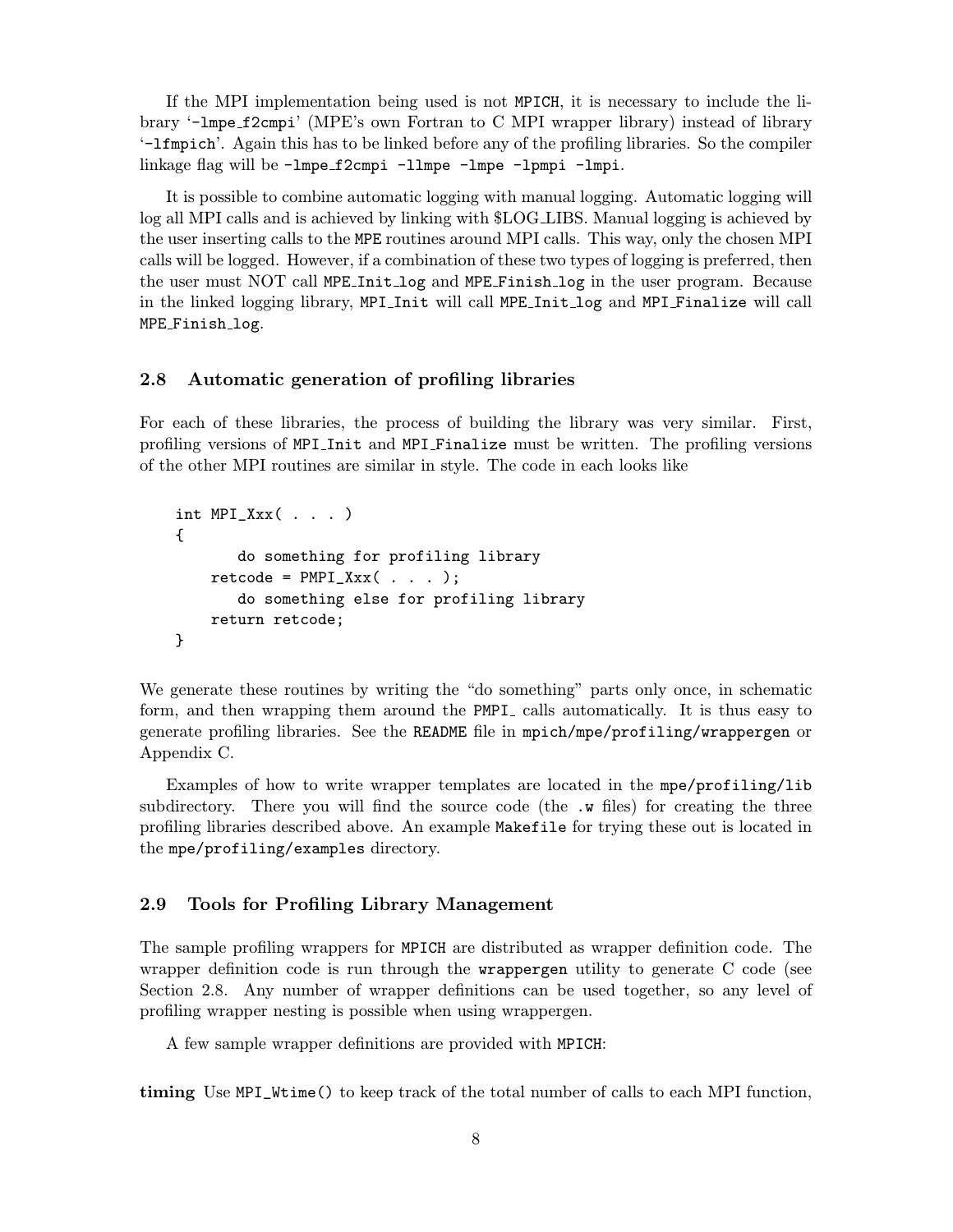and the time spent within that function. This simply checks the timer before and after the function call. It does not subtract time spent in calls to other functions.

logging Create logfile of all pt2pt function calls.

vismess Pop up an X window that gives a simple visualization of all messages that are passed.

allprof All of the above. This shows how several profiling libraries may be combined.

Note: These wrappers do not use any mpich-specific features besides the MPE graphics and logging used by 'vismess' and 'logging', respectively. They should work on any MPI implementation.

You can incorporate them manually into your application, which involves three changes to the building of your application:

- Generate the source code for the desired wrapper(s) with wrappergen. This can be a one-time task.
- Compile the code for the wrapper(s). Be sure to supply the needed compile-line parameters. 'vismess' and 'logging' require the MPE library ('-1mpe'), and the 'vismess' wrapper definition requires MPE GRAPHICS.
- Link the compiled wrapper code, the profiling version of the mpi library, and any other necessary libraries ('vismess' requires X) into your application. The required order is:

```
$(CLINKER) <application object files...> \
<wrapper object code> \
\left\{\text{other necessary libraries (-lmpe)}\right\}\gamma <profiling mpi library (-lpmpi)> \
<standard mpi library (-lmpi)>
```
To simplify it, some sample makefile sections have been created in 'mpich/mpe/profiling/ lib':

Makefile.timing - timing wrappers Makefile.logging - logging wrappers Makefile.vismess - animated messages wrappers Makefile.allprof - timing, logging, and vismess

To use these Makefile fragments:

1. (optional) Add \$(PROF\_OBJ) to your application's dependency list:

myapp: myapp.o \$(PROF\_OBJ)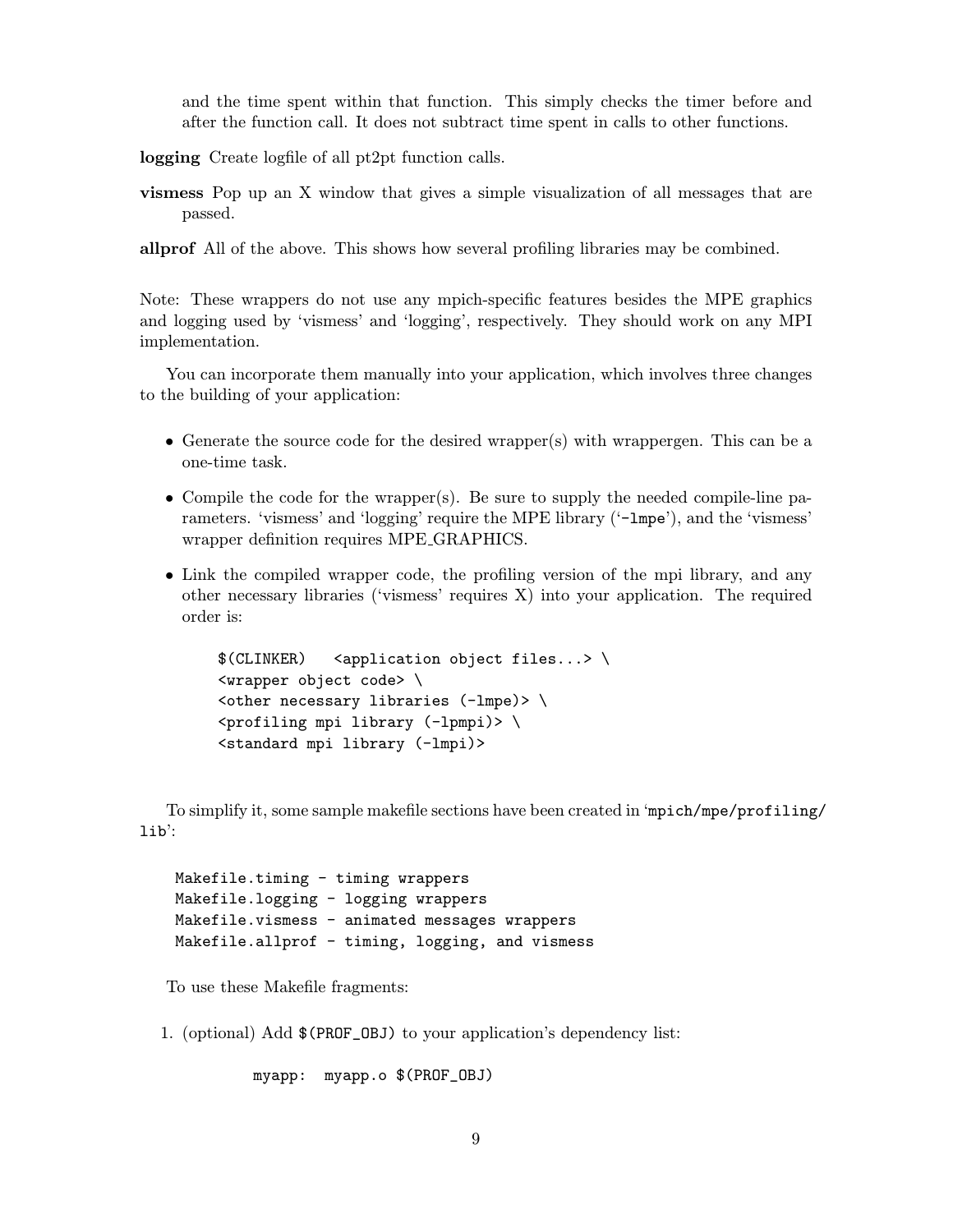2. Add \$(PROF\_FLG) to your compile line CFLAGS:

 $CFLAGS = -0$   $$(PROF_FLG)$ 

3. Add \$(PROF\_LIB) to your link line, after your application's object code, but before the main MPI library:

\$(CLINKER) myapp.o -L\$(MPIR\_HOME)/lib/\$(ARCH)/\$(COMM) \$(PROF\_LIB) -lmpi

4. (optional) Add \$(PROF\_CLN) to your clean target:

 $rm -f * .o *^ myapp * (PROF_CLN)$ 

5. Include the desired Makefile fragment in your makefile:

include \$(MPIR\_HOME)/mpe/profiling/lib/Makefile.logging

(or

#include \$(MPIR\_HOME)/mpe/profiling/lib/Makefile.logging

if you are using the wildly incompatible BSD 4.4-derived make)

## 3 Using MPE

The Multi-Processing Environment (MPE) attempts to provide programmers with a complete suite of performance analysis tools for their MPI programs based on post processing approach. These tools include a set of profiling libraries, a set of utility programs, and a set of graphical tools.

The first set of tools to be used with user MPI programs is profiling libraries which provide a collection of routines that create log files. These log files can be created manually by inserting MPE calls in the MPI program, or automatically by linking with the appropriate MPE libraries, or by combining the above two methods (see Section 2.5.3). Currently, MPE offers the following three profiling libraries.

- Tracing Library: This library traces all MPI calls. Each MPI call is preceded by a line that contains the rank in MPI\_COMM\_WORLD of the calling process, and followed by another line indicating that the call has completed. Most send and receive routines also indicate the values of count, tag, and partner (destination for sends, source for receives). Output is to standard output.
- Animation Libraries: A simple form of real-time program animation that requires X window routines.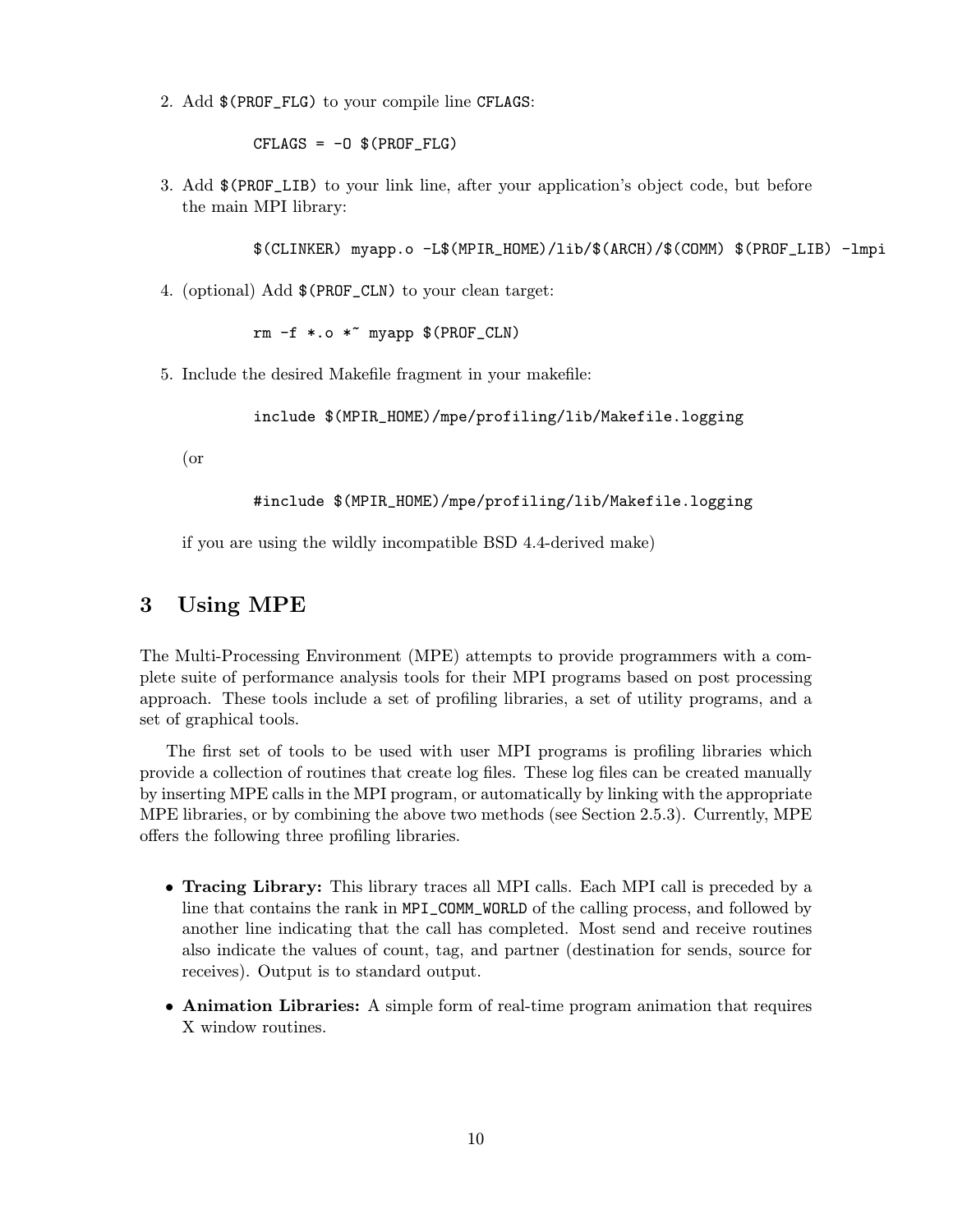• Logging Libraries: The most useful and widely used profiling libraries in MPE. They form the basis to generate log files from user MPI programs. There are currently three different log file formats allowed in MPE. The default log file format is CLOG. It is basically a collection of events with single timestamps. And there is ALOG which is provided for backward compatibility reason and it is not being developed. And the most powerful one is SLOG, stands for Scalable LOGfile format, which can be converted from CLOG file after CLOG file has been generated (preferred approach), or can be generated directly when MPI program is executed (through setting the environmental variable MPE\_LOG\_FORMAT to SLOG).

The set of utility programs in MPE includes log format converter (e.g. clog2slog), logfile print (e.g. slog-print) and logfile viewer wrapper, logviewer, which selects the correct graphical tool to display the logfile based on the logfile's file extension.

Currently, MPE's graphical tools includes three display programs, upshot for ALOG, Jumpshot-2 for CLOG and Jumpshot-3 for SLOG. The logviewer script eliminates the need for user to remember the relationship between logfile formats and display programs.

#### 3.1 Directory Structure

The final install directory contains the following subdirectories. In terms of usage of MPE, user usually only need to know about the files that have been installed in 'include/', 'lib/' and 'bin/'.

include/ contains all the include files that user program needs to read.

- lib/ contains all the libraries that user program needs to link with.
- bin/ contains all the utility programs that user needs to use.
- sbin/ contains the MPE uninstall script to uninstall the installation.
- share/ contains user read-only data. Besides 'share/examples/', user usually does not need to know the details of other subdirectories.

#### 3.2 Example Makefile

'share/examples' contains some very useful and simple example programs and 'Makefile' which illustrates the usage of MPE routines and the linkage of MPE libraries to generate logfiles. In most cases, users can simply copy the 'share/examples/Makefile' to their home directory, and do a make to compile the suggested targets. Users don't need to copy the '.c' and '.f' files when MPE has been compiled with a make that has VPATH support. The created executables can be launched with mpirun provided by the MPI implementation to generate sample logfiles.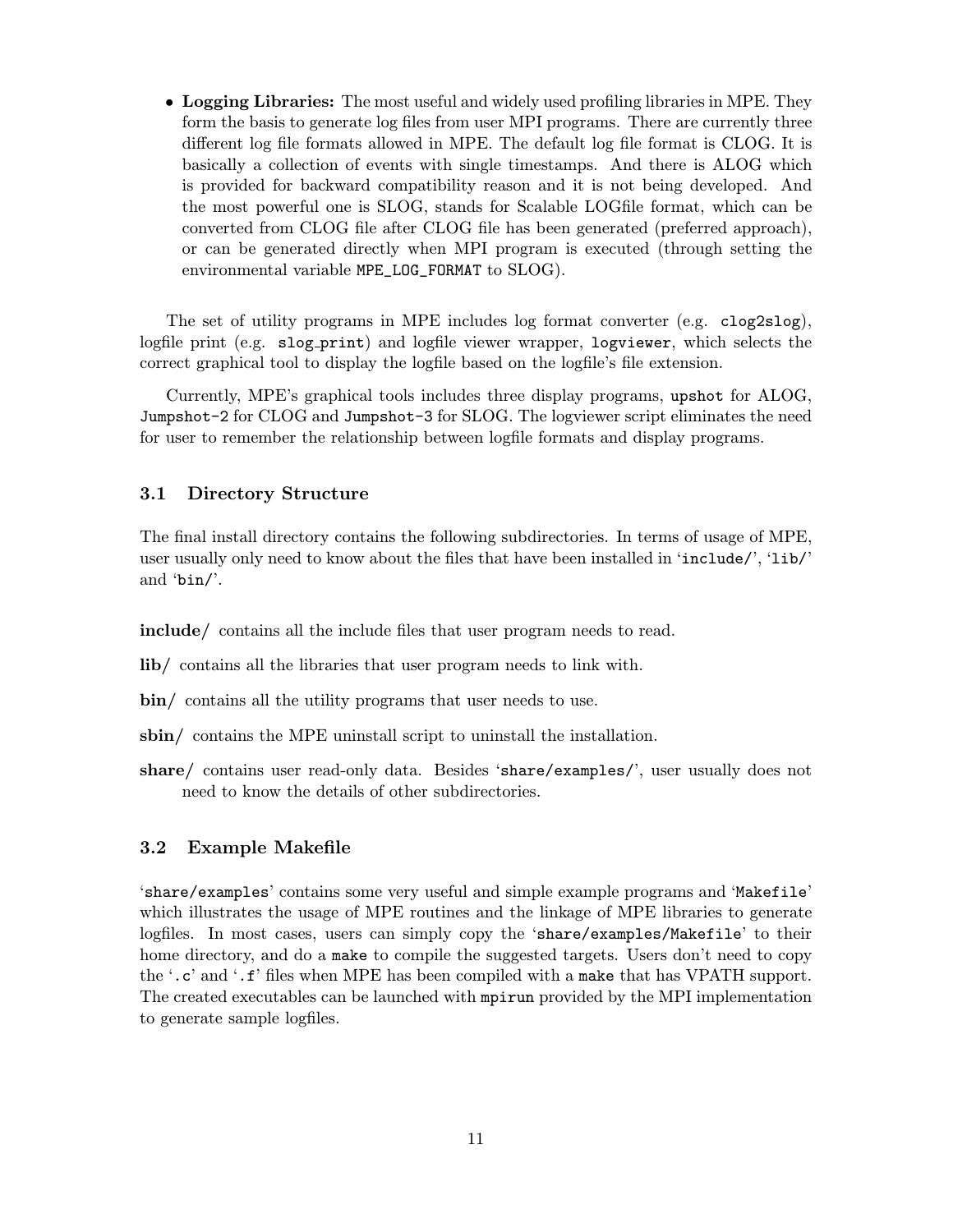### 3.3 Environmental Variables

There are 2 environmental variables, TMPDIR and MPE\_LOG\_FORMAT, that user may need to set before the generation of logfiles :

- MPE LOG FORMAT: determines the format of the logfile generated from the execution of application linked with MPE logging libraries. The allowed value for MPE\_LOG\_FORMAT are CLOG, SLOG and ALOG. When MPE\_LOG\_FORMAT is not set, CLOG is assumed.
- **TMPDIR** : specifies a directory to be used as temporary storage for each process. By default, when TMPDIR is not set, '/tmp' will be used. When user needs to generate a very large logfile for long-running MPI job, user needs to make sure that TMPDIR is big enough to hold the temporary logfile which will be deleted if the merged logfile can be created successfully. In order to minimize the overhead of the logging to the MPI program, it is highly recommended user to use a *local* file system for TMPDIR.

Note : The final merged logfile will be written back to the file system where process 0 is running.

#### 3.4 Utility Programs

In 'bin/', user can find several useful utility programs when manipulating logfiles. These includes log format converters, e.g. clog2slog, log format print programs, e.g. slog print, and a script to launch display program, logviewer.

#### 3.4.1 Log Format Converters

- clog2slog: A CLOG to SLOG logfile converter. Since the automatic generation of SLOG file through setting of environmental variable MPE\_LOG\_FORMAT to SLOG may not work for some non well-behaved MPI programs, using the logfile format converter can generate extra diagnostic information about the condition of the logfile. Also the converter allows one to adjust certain parameters of the logfile, like frame size which is the segment of the logfile to be displayed by Jumpshot-3's Time Line window. For non well behaved MPI program, one may need to increase the frame size from the default  $64KB$  to a bigger value. For more information about the converter, do clog2slog  $-h$ .
- clog2alog: A CLOG to ALOG logfile converter. It is provided here for backward compatibility purpose.

#### 3.4.2 Log Format Print Programs

slog print: a stdout print program for SLOG file. It serves to check the content of the logfile. If the SLOG file is too big, it may not be useful to use slog print. Also, when slog is not complete, slog-print won't work. So it serves as a simple test to check if the SLOG file is generated completely.

clog print: a stdout print program for CLOG file.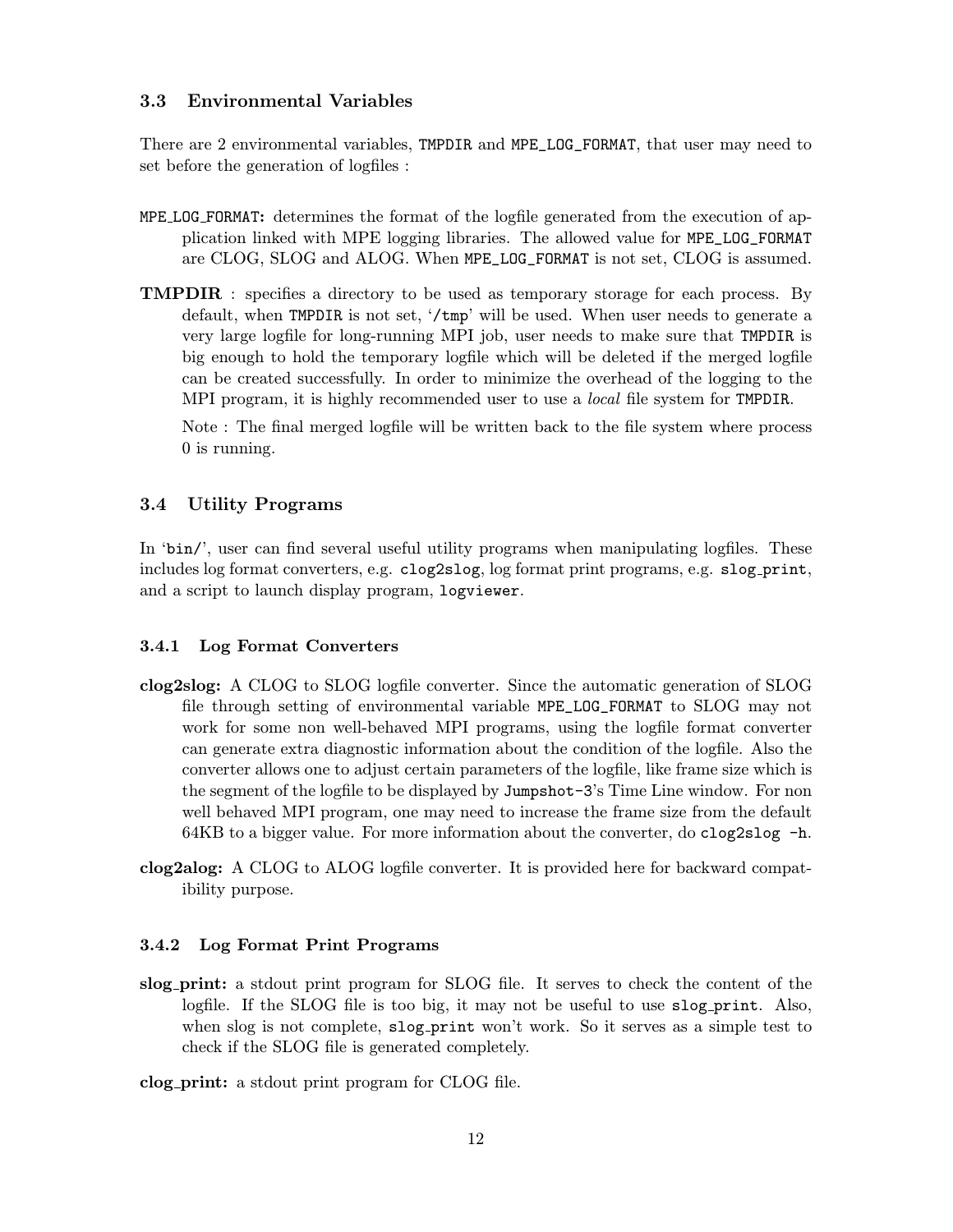#### 3.4.3 Display Program Selector

logviewer: the script which involves appropriate viewer based on the file extension of logfile. For instance, if the logfile is foo.slog, logviewer will invoke Jumpshot-3 to display the logfile. Jumpshot-3 resides in 'share/'. For more information of logviewer, do logviewer -help to list all available options.

#### 3.5 Using MPE in MPICH

MPE has been seamlessly integrated into MPICH distribution, so user may find it easier to use MPE when using it with MPICH. Here are the differences of using MPE with MPICH and with other MPI implementations.

#### 3.5.1 Compilation and Linkage

MPICH provides scripts to help users to compile and link  $C/C++$  and  $F77/F90$  programs. They are mpicc for C programs, mpiCC for C++ programs, mpif77 for F77 and mpif90 for F90 programs. In addition, these 4 scripts allows special options to be used to link with MPE profiling libraries. These options are :

-mpitrace to compile and link with tracing library.

-mpianim to compile and link with animation libraries.

-mpilog to compile and link with logging libraries.

For instance, the following command creates executable, fpilog, which generates logfile when it is executed.

#### mpif77 -mpilog -o fpilog fpilog.f

For other MPI implementations, user needs to compile and link their application with MPE profiling libraries explicitly as shown in the example makefile.

#### 3.5.2 Inheritance of Environmental Variables

MPE relies on certain environmental variables (e.g. TMPDIR). These variables determine how MPE behaves. It is important to make sure that all the MPI processes receive the intended value of environmental variables. The complication of this issue comes from the fact that MPICH contains many different devices for different platforms, some of these devices have a different way of passing of environmental variables to other processes. The often used devices, like ch\_p4 and ch\_shmem, do not require special attention to pass the value of the environmental variable to spawned processes. The spawned process inherits the value from the launching process as long as the environmental variable in the launching process is set. But this is not true for all the devices, for instance, the ch\_p4mpd device may require a special option of mpirun to be used to set the environmental variables to all processes.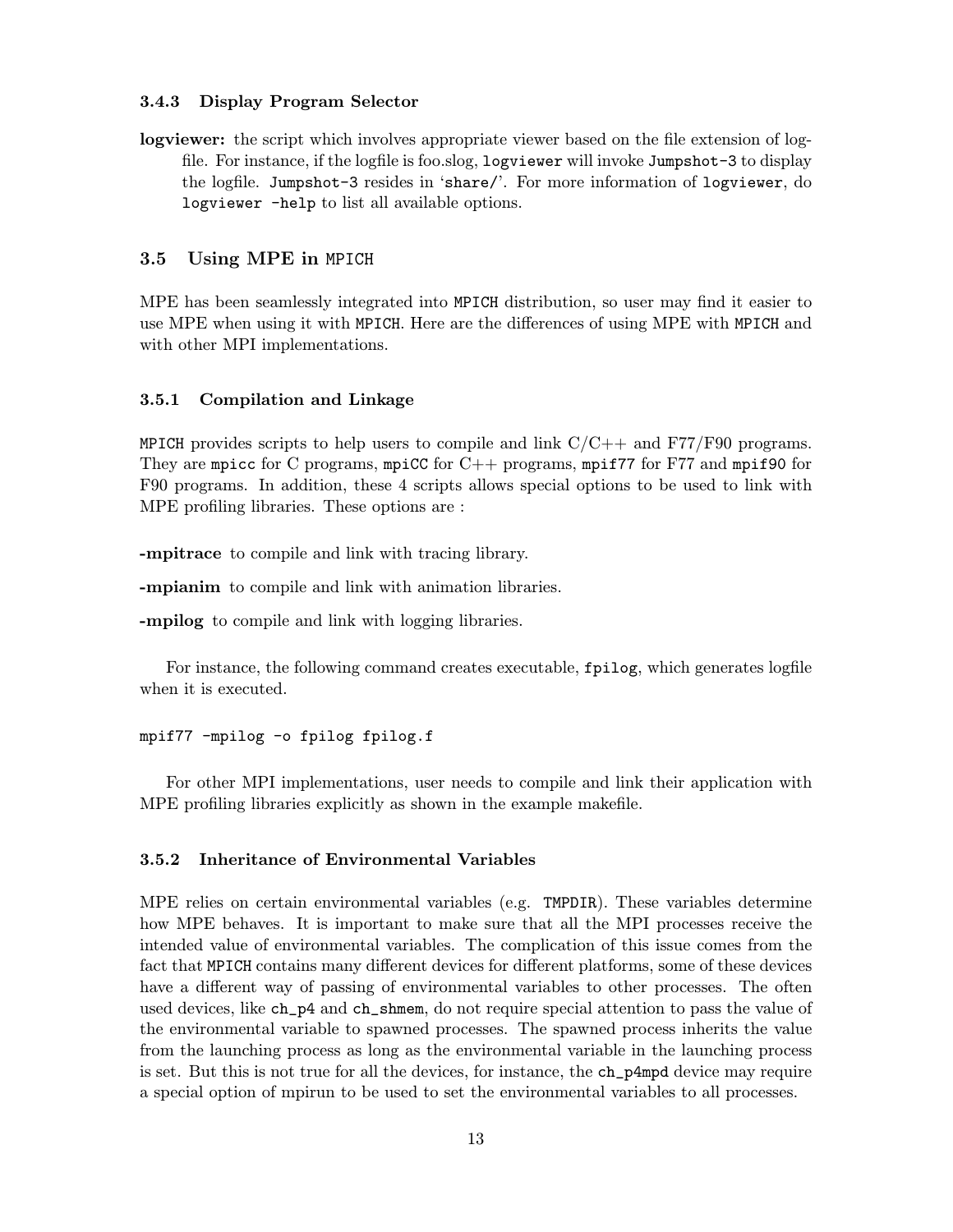mpirun -np N cpilog -MPDENV- MPE\_LOG\_FORMAT=SLOG

In this example, the option -MPDENV- is needed to make sure that all processes have their environmental variable, MPE\_LOG\_FORMAT, set to SLOG.

For other MPI implementations, how environmental variables are passed remains unchanged. User needs to get familar with the environment and set the environmental variables accordingly.

#### 3.5.3 Viewing Logfiles

MPE's install directory structure is the same as MPICH's. So all MPE's utility programs will be located in MPICH's 'bin/' directory. To view a logfile, say 'fpilog.slog', do

```
logviewer fpilog.slog
```
The command will select and invoke Jumpshot-3 to display the content of SLOG file if Jumpshot-3 has been built and installed successfully.

## 4 Debugging MPI programs with built-in tools

Debugging of parallel programs is notoriously difficult, and we do not have a magical solution to this problem. Nonetheless, we have built into MPICH a few features that may be of use in debugging MPI programs.

### 4.1 Error handlers

The MPI Standard specifies a mechanism for installing one's own error handler, and specifies the behavior of two predefined ones, MPI\_ERRORS\_RETURN and MPI\_ERRORS\_ARE\_FATAL. As part of the MPE library, we include two other error handlers to facilitate the use of commandline debuggers such as dbx in debugging MPI programs.

```
MPE_Errors_call_dbx_in_xterm
MPE_Signals_call_debugger
```
These error handlers are located in the MPE directory. A configure option (-mpedbg) includes these error handlers into the regular MPI libraries, and allows the command-line argument -mpedbg to make MPE\_Errors\_call\_dbx\_in\_xterm the default error handler (instead of MPI\_ERRORS\_ARE\_FATAL).

### 4.2 Contents of the library files

The directory containing the MPI library file ('libmpich.a') contains a few additional files. These are summarized here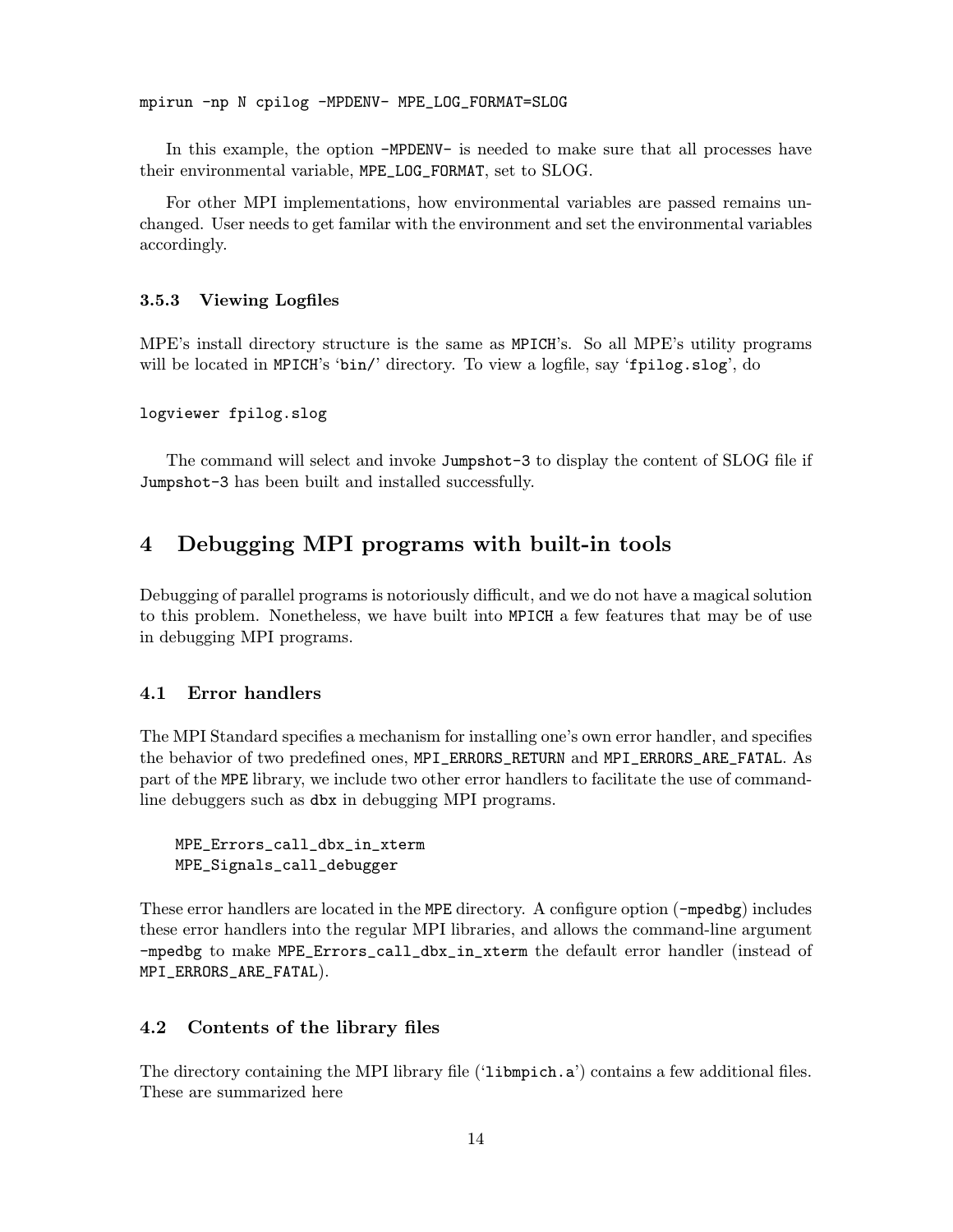libmpe.a contains MPE graphics, logging, and other extensions (PMPE\_Xxxx) libmpe nompi.a contains MPE graphics without MPI libampe.a contains MPE Animation interface liblmpe.a contains MPE Logging interface libtmpe.a contains MPE Tracing interface libmpe f2cmpi.a contains MPE Fortran to C MPI wrapper interface mpe prof.o Sample profiling library (C)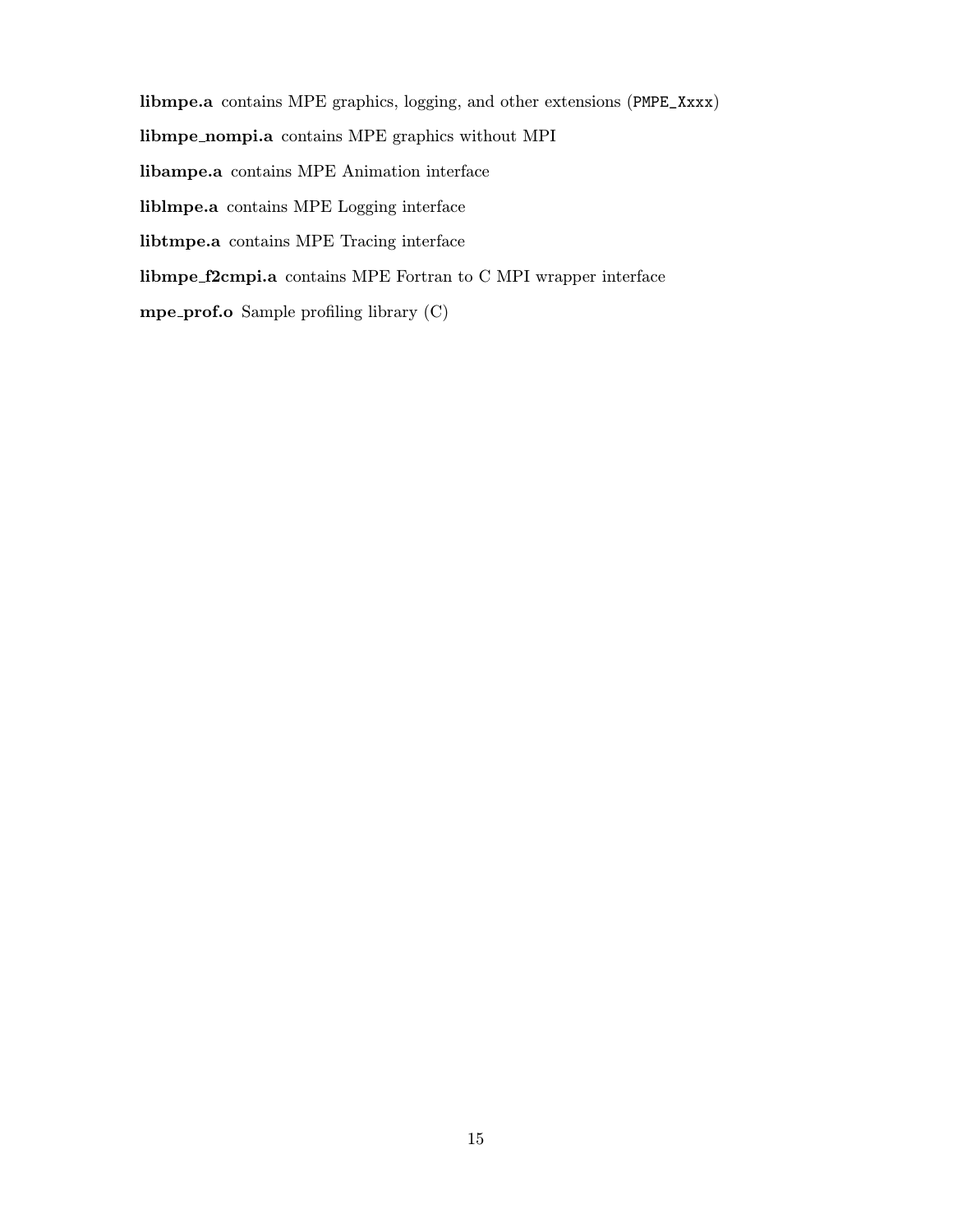## Appendices

## A Installing MPE

Users of MPICH do not need to make or install MPE separately; MPE is normally built as part of MPICH. This section is provided primarily to help users who wish to use MPE with other implementations of MPI. In addition, for users who are having trouble building MPE as part of MPICH (e.g., trouble finding an appropriate Java installation), this section provides some suggestions.

## A.1 Configuration

MPE can be configured and installed as an extension to most MPI standard compliant MPI implementations, e.g. MPICH, LAM/MPI, SGI's MPI, HP-UX's MPI and IBM's MPI. It has been integrated seamlessly into MPICH distribution, so MPE will be installed automatically during MPICH's installation process.

#### A.1.1 Configuration Model

MPE is designed to be used as an extension to an existing MPI implementation, so its configuration model assumes a general MPI development environment. Here are the some of the variables that MPE configure reads, some are read as environmental variables and some are read from the command line arguments to configure.

- CC: C compiler used to create serial executable, e.g. xlc for IBM MPI.
- **MPI\_CC:** C compiler used to compile MPI program and to create parallel executable, e.g. mpcc for IBM MPI, or mpicc for MPICH.
- MPE CFLAGS: CFLAGS for CC and MPI\_CC.
- F77: F77 compiler used to create serial executable, e.g. xlf for IBM MPI.
- **MPI\_F77:** F77 compiler used to compile MPI program and to create parallel executables, e.g. mpxlf for IBM MPI, or mpif77 for MPICH.
- MPE FFLAGS: FFLAGS for F77 and MPI\_F77.
- **MPI INC:** compiler's include flag (with prefix  $-I$ ) for MPI\_CC/MPI\_F77, e.g.  $-I$ /usr/ include for 'mpi.h' on IRIX64.
- MPI LIBS: compiler's library flag (with prefix  $-L$  for library path and prefix  $-L$  for each library name) needed by MPI\_CC/MPI\_F77, e.g. -L/usr/lib -lmpi for 'libmpi.a' on IRIX64.
- F2CMPI LIBS: compiler's library flag for Fortran to C MPI wrapper library, e.g. -1fmpich when MPI\_CC=mpicc and MPI\_F77=mpif77 for MPICH.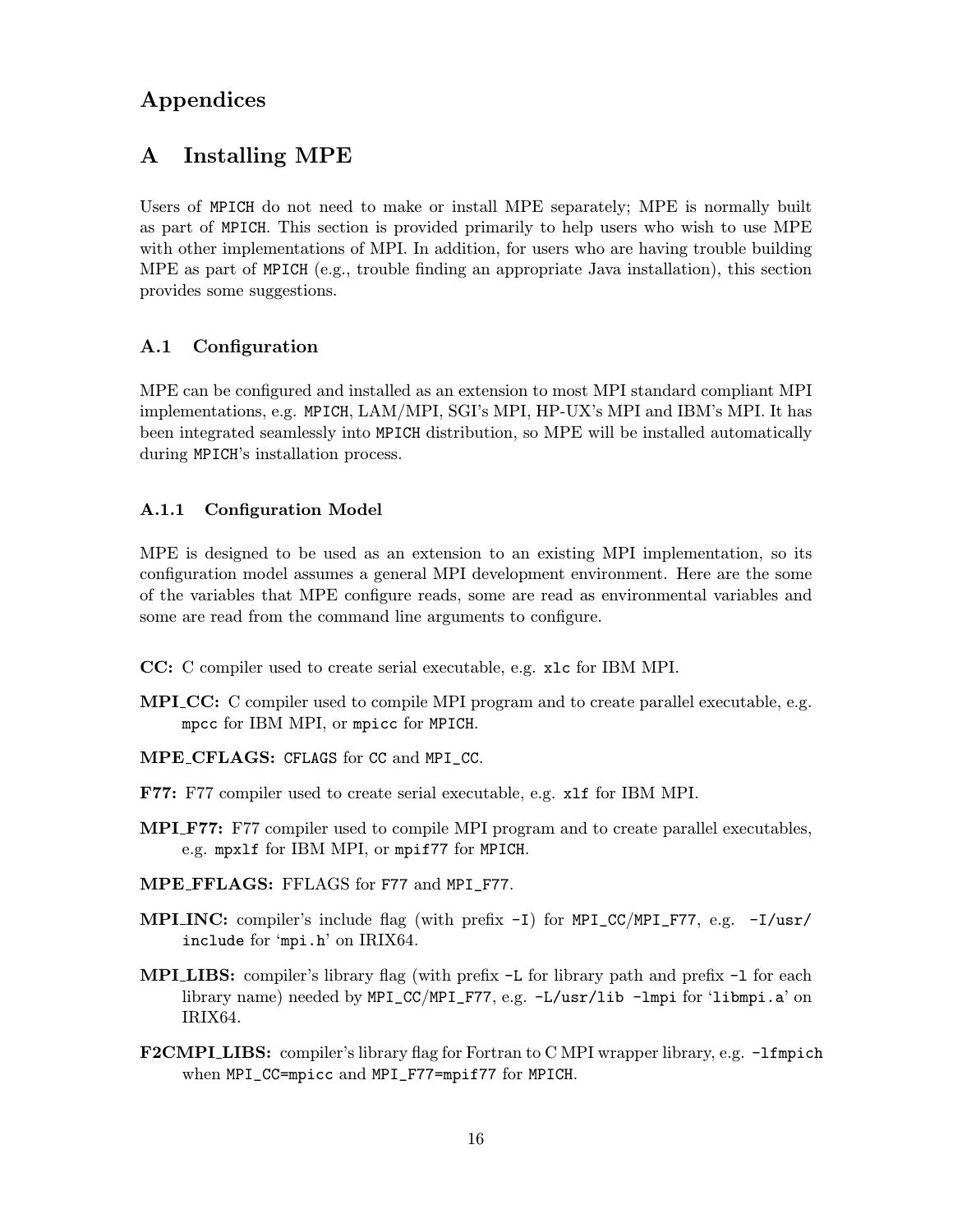Among above listed variables, CC, MPI\_CC, F77 and MPI\_F77 are usually set by the corresponding environmental variables. The rest can be set through command line arguments to configure. In some MPI implementations, like HP-UX's, MPI\_CC and MPI\_F77 are reserved for use by the MPI implementation, use the configure options to set MPI\_CC and MPI\_F77 instead.

#### A.1.2 Build Options and Features

MPE's configure is written using autoconf 2, and supports VPATH style install process. It means the actual source directory and the building directory can be in 2 different locations. This allows the same source directory to be used to build multiple versions of MPE with different options and still won't mess up the original source. It is highly recommended that user should do a VPATH build. Also MPE involves several different independent packages, in order to create a tightly integrated environment for user, it is recommended that user should do a make install to install the MPE in a separate directory after the build is done. The benefit is that all utility programs will be in 'bin/', all libraries will be in 'lib/' and all graphic tools will be nicely organized in 'share/' ...

There are 2 types of configure options.

- 1. MPI implementation and User options
- 2. Generic configure flags supplied by autoconf 2

For a list of flags/switches for type 1 (not type 2) in MPE, use the script configure--help.

The following is not a complete list but some of the more important ones. Generic flags:

- --prefix=INSTALL DIR Specifies the final install directory for make install. All libraries, utility programs, graphic programs and examples are installed in a standard directory structure without files created in the building process.
- --x-includes=X INC Specifies the directory where X include files are located. This is used when configure has trouble in locating X in user system.
- --x-libraries=X LIBS Specifies the directory where X libraries are located. This is used when configure has trouble in locating X in user system.

MPI implementation Options:

- --with-mpicc=MPI CC Specify MPI C compiler to generate parallel executable, e.g. mpcc for AIX.
- --with-mpif77=MPI F77 Specify MPI F77 compiler to generate parallel executable, e.g. mpxlf for AIX.
- --with-cflags=MPE CFLAGS Specify extra CFLAGS to the C and MPI\_CC compilers, e.g. -64 for IRIX64 C compiler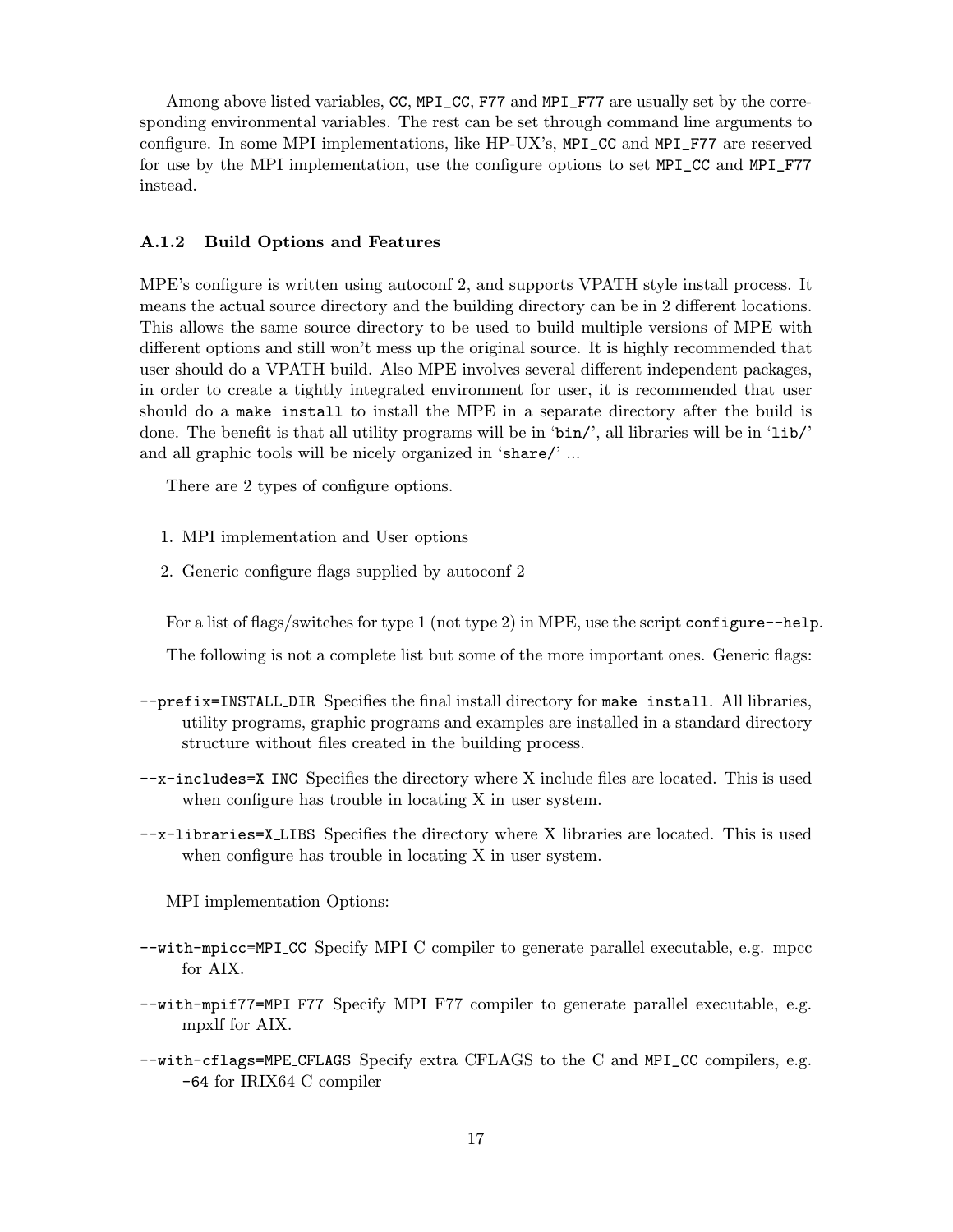- --with-fflags=MPE FFLAGS Specify extra FFLAGS to the F77 and MPI\_F77 compilers, e.g. -64 for IRIX64 F77 compiler
- --with-mpiinc=MPI INC Specify compiler's include flag for MPI include directory, e.g. -I/ pkgs/MPI/include for 'mpi.h'
- --with-mpilibs=MPI LIBS Specify compiler's library flag for MPI libraries, e.g. -L/pkgs/ MPI/lib -lpmpich -lmpich
- --enable-f77 Enable the compilation of routines that require a Fortran compiler. If configuring with MPICH, the configure in the top-level MPICH directory will choose the appropriate value for you. However, it can be overridden. The default is yes, --enable-f77.
- --enable-f2cmpilib Enable the building of MPE's internal Fortran to C MPI wrapper library. The default is yes, --enable-f2cmpilib
- --with-f2cmpilibs=F2CMPI LIBS Specify compiler's library flags for Fortran to C MPI wrapper library. Using this option will force --disable-f2cmpilib. e.g. -lfmpich when configuring MPE for MPICH

Other User Options:

--enable-echo Turn on strong echoing. The default is no, --disable-echo.

- --with-mpelibname=MPE LIBNAME Specify the MPE library name instead of the default 'mpe'. e.g. if MPE\_LIBNAME="MPE", then the libraries generated will be 'libMPE.a', 'liblMPE.a', 'libtMPE.a', 'libaMPE.a' and 'libMPE\_f2cmpi.a'. This option is necessary when configuring MPE for a existing and older version of MPICH which has MPE installed.
- --enable-mpe graphics Enable the building of MPE graphics routines. If disabled, then the MPE routines that make use of X11 graphics will not be built. This is appropriate for systems that either do not have the X11 include files or that do not support X11 graphics. The default is enable=yes.
- --enable-viewers Enable the build of all the available log viewers. The default is enable=yes
- --with-java=JAVA HOME Specify the path of the top-level directory of the Java, JDK, installation. If this option or --with-javaX is not given, configure will try to locate JDK for you to build Jumpshot-2 and Jumpshot-3. JDK 1.1.6 to JDK 1.1.8 can be used to build both Jumpshots. It is recommended that user should use this option when there is only one version of JDK installed on the machine.
- --with-java1=JAVA HOME Specify the path of the top-level directory of the Java, JDK, installation for Jumpshot-2 only. If this option or --with-java is not given, Jumpshot-2's configure will try to locate JDK for you to build Jumpshot-2. For performance reason, it is recommended to use the latest Java 1, i.e. JDK-1.1.8, to build Jumpshot-2.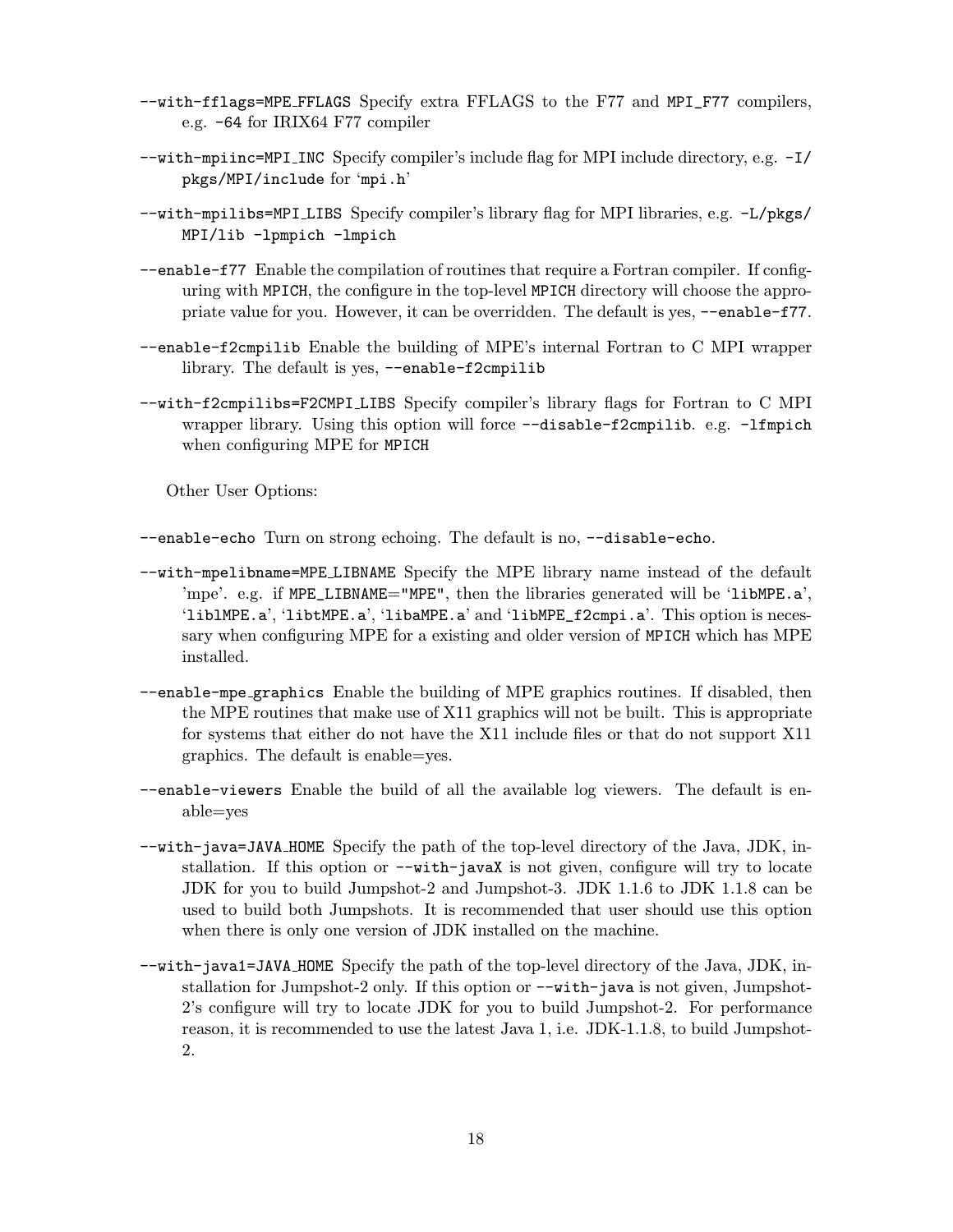- --with-java2=JAVA HOME Specify the path of the top-level directory of the Java, JDK, installation for Jumpshot-3 only. If this option or --with-java is not given, Jumpshot-3's configure will try to locate JDK for you to build Jumpshot-3. For performance reason, it is recommended to use the latest Java 2, i.e. JDK-1.3.x, to build Jumpshot-3.
- --with-wishloc=WISHLOC This switch specifies the name of Tcl/Tk wish executable. If this switch is omitted, configure will attempt to locate a version. This is used only for upshot. Note: Because Tcl and Tk keep changing in incompatible ways, we will soon be dropping support for any tool that uses Tcl/Tk.

In order to achieve maximum performance benefit, it is recommended to use latest Java 1, i.e. JDK-1.1.8, as well as latest Java 2, i.e. JDK-1.3.1 to build Jumpshots. So instead of using the --with-java=<JDK-1.1.8> option, --with-java1=<JDK-1.1.8> and --with=java2=<JDK-1.3.1> should be used instead.

#### A.2 Installation Instructions

As noted earlier, the MPE library can be installed as part of the MPICH configure or as an extension of an existing MPI implementation. Below are instructions and examples for typical installation of MPE on popular MPI implementations.

#### A.2.1 Configuring as part of the MPICH configure

The configure in the MPICH directory will try to determine the necessary information and pass it to the MPE configure. If no options are given, the MPE will automatically be configured by default. However, the user can provide extra configuration information to MPE through MPICH configure with the following options:

#### -mpe\_opts=MPE\_OPTS

where MPE OPTS is one or more of the choices in section A.1.2. Multiple instances of -mpe opts are allowed in MPICH configure to specify different options for the MPE. The following is a configure option which specifies a non-default location of JDK installation.

-mpe\_opts=--with-java=/sandbox/chan/java/1.1.8

#### A.2.2 Configuring as part of an existing MPI implementation

The following are some examples for configuring MPE for an existing MPI implementation.

• For SGI MPI, do the following for default application binary interface (ABI), -n32:

setenv MAKE gmake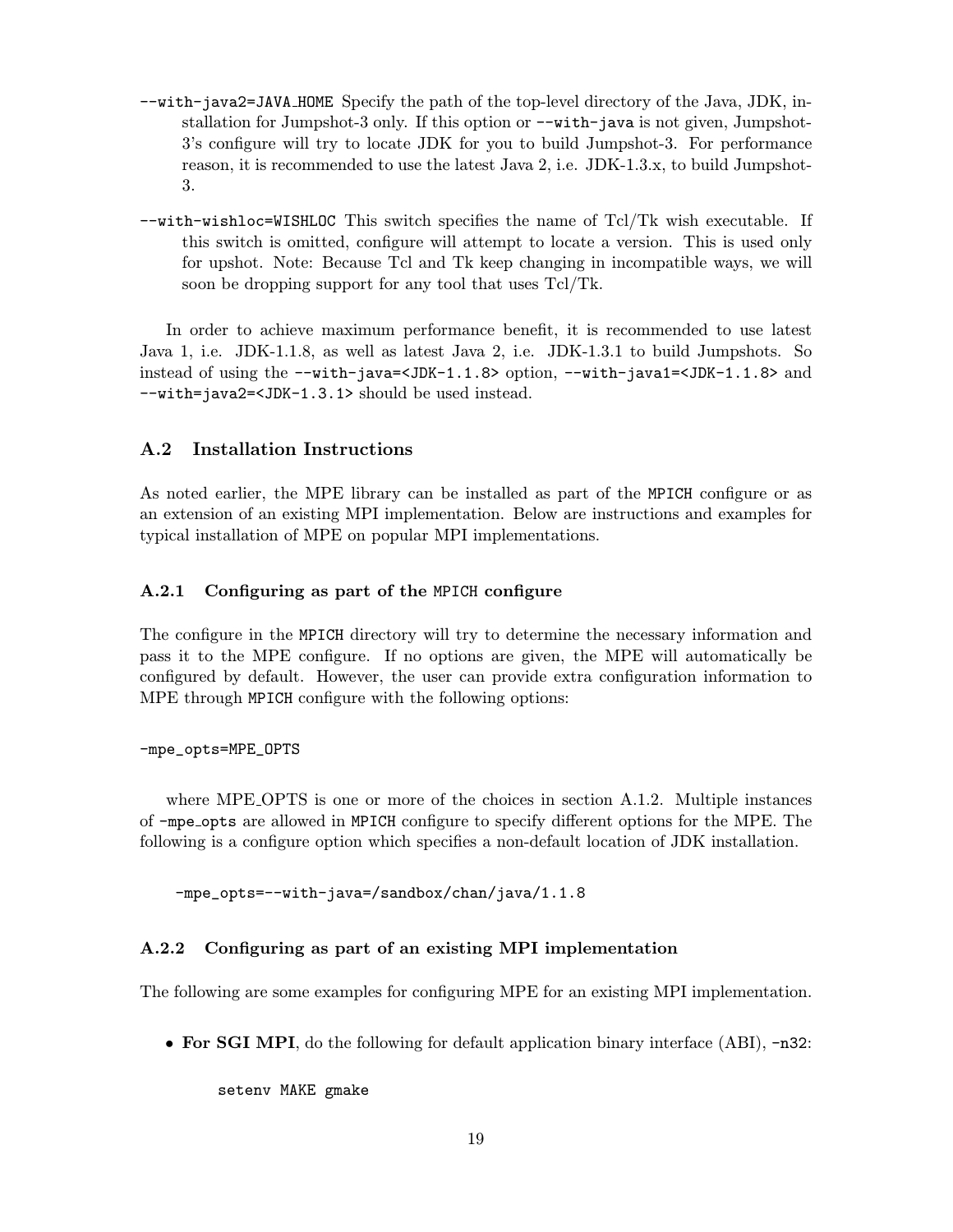\${MPE\_SRC\_DIR}/configure --with-mpilibs=-lmpi \ --with-java=/usr/java-1.1.6/usr/java make

```
make install PREFIX=${MPE_INSTALL_DIR}
```
for the 64 bit ABI, add options  $-\text{with-cflags}=64$  and  $-\text{with-fflags}=64$  to the configure options.

• For IBM MPI, do

```
setenv MPI_CC mpcc
setenv MPI_F77 mpxlf
${MPE_SRC_DIR}/configure --with-java=/homes/chan/pkgs/java/J1.1.8
make
make install PREFIX=${MPE_INSTALL_DIR}
```
• For HP-UX's MPI, do

```
${MPE_SRC_DIR}/configure --with-mpicc=mpicc \
                         --with-mpif77=mpif77 \
                         --with-flib_path_leader="-Wl,-L"
make
make install PREFIX=${MPE_INSTALL_DIR}
```
MPE's Fortran support on HP-UX's MPI is not working yet. So to get MPI Fortran code to generate logfile, you could use HP-UX's 'libfmpi.a' if it is there. Here is the configure options:

```
${MPE_SRC_DIR}/configure --with-mpicc=mpicc \
                         --with-mpif77=mpif77 \
                         --with-flib_path_leader="-Wl,-L" \
                         --with-f2cmpilibs=-lfmpi
make
make install PREFIX=${MPE_INSTALL_DIR}
```
• For an existing MPICH, do

```
setenv MPI_CC ${MPICH_INSTALL_DIR}/mpicc
setenv MPI_F77 ${MPICH_INSTALL_DIR}/mpif77
${MPE_SRC_DIR}/configure --with-f2cmpilibs=-lfmpich \
                          --with-mpelibname=newMPE \
                          --with-java1=/sandbox/jdk117_v3 \
                          --with-java2=/sandbox/jdk1.3.1
make
make install PREFIX=${MPE_INSTALL_DIR}
```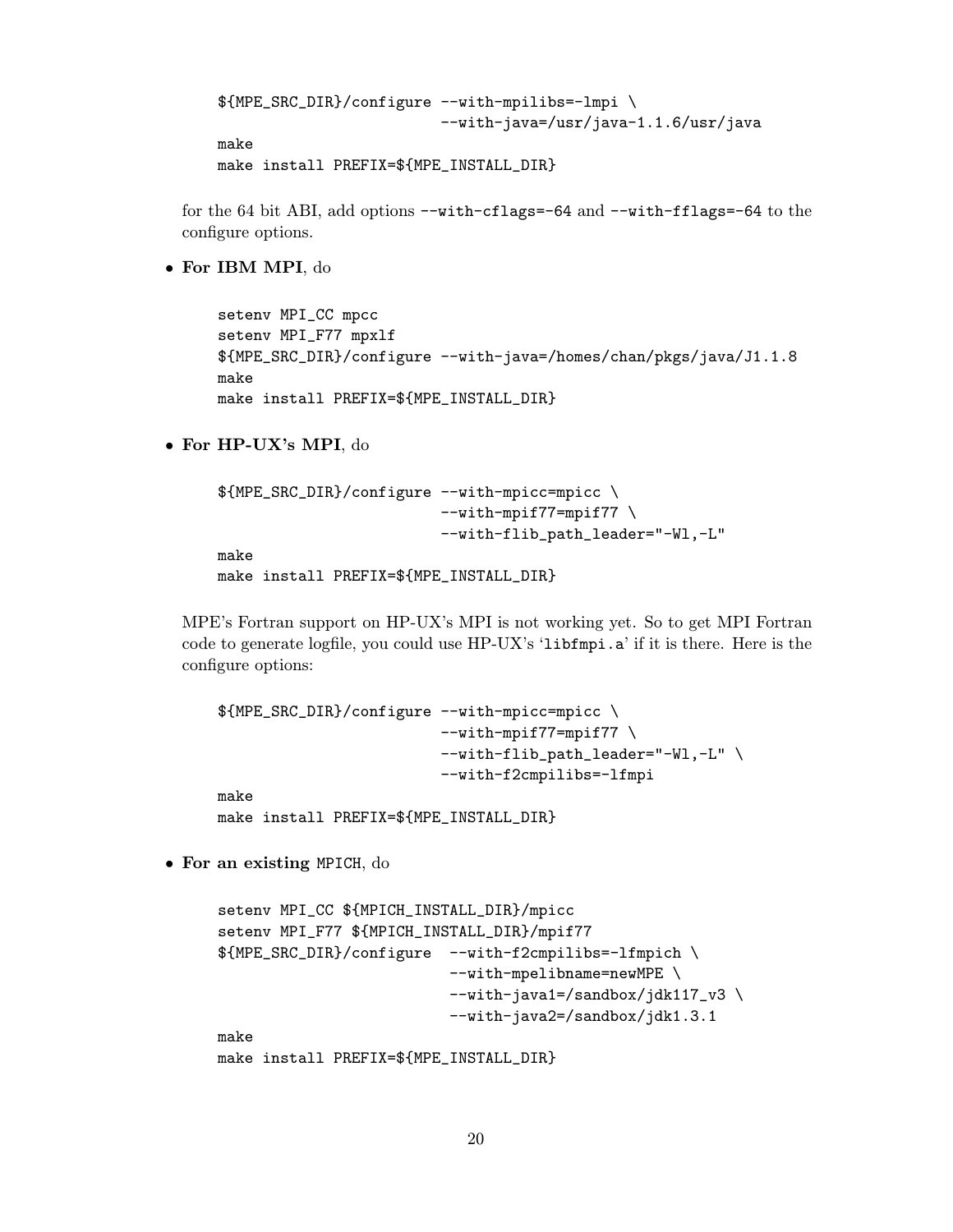It is important to use the configure option –with-mpelibname to specify a different MPE library name than the default "mpe" when configuring MPE for older MPICH. Without this option, the linkage tests in MPE would most likely use the old MPE libraries in the MPICH instead of the newly built MPE libraries in resolving the MPE symbols. Also the option --with-f2cmpilibs forces MPE to use the Fortran to C MPI wrapper library in previous version of MPICH.

• For LAM, do

```
setenv MPI_CC ${LAM_INSTALL_DIR}/bin/mpicc
setenv MPI_f77 ${LAM_INSTALL_DIR}/bin/mpif77
${MPE_SRC_DIR}/configure --with-mpilibs="-L${LAM_INSTALL_DIR}/lib -lpmpi" \
                         --with-java1=/sandbox/jdk117_v3 \
                         --with-java2=/sandbox/jdk1.3.1
make
```
make install PREFIX=\${MPE\_INSTALL\_DIR}

Using MPE with LAM for fortran MPI program is not working until recently, i.e. MPE in MPICH-1.2.1 or later. Configure options listed above enable MPE's internal Fortran to C MPI library.<sup>2</sup> To use LAM's Fortran to C MPI library in LAM 6.3.3 or later ('liblamf77mpi.a'), do

```
setenv MPI_CC ${LAM_INSTALL_DIR}/bin/mpicc
setenv MPI_f77 ${LAM_INSTALL_DIR}/bin/mpif77
${MPE_SRC_DIR}/configure --with-mpilibs="-L${LAM_INSTALL_DIR}/lib -lpmpi" \
                         --with-f2cmpilibs=-llamf77mpi \
                         --with-java1=/sandbox/jdk117_v3 \
                         --with-java2=/sandbox/jdk1.3.1
make
make install PREFIX=${MPE_INSTALL_DIR}
```
#### A.3 Install/Uninstall Scripts

A mpeinstall script is created during configuration. If configuring with MPICH, then the mpiinstall script will invoke the mpeinstall script. However, mpeinstall can also be used by itself. This is only optional and is of use only if you wish to install the MPE library in a public place so that others may use it. Final install directory will consist of an 'include', 'lib', 'bin', 'sbin' and 'share' subdirectories. Examples and various logfile viewers will be installed under 'share'. The 'sbin' in installed directory contains an MPE uninstall script mpeuninstall.

<sup>&</sup>lt;sup>2</sup>If you have MPE in MPICH-1.2.1, you need to download a patch from MPICH's FTP server to fix MPE before building MPE with LAM. The URL is ftp://ftp.mcs.anl.gov//pub/mpi/patch/1.2.1/5524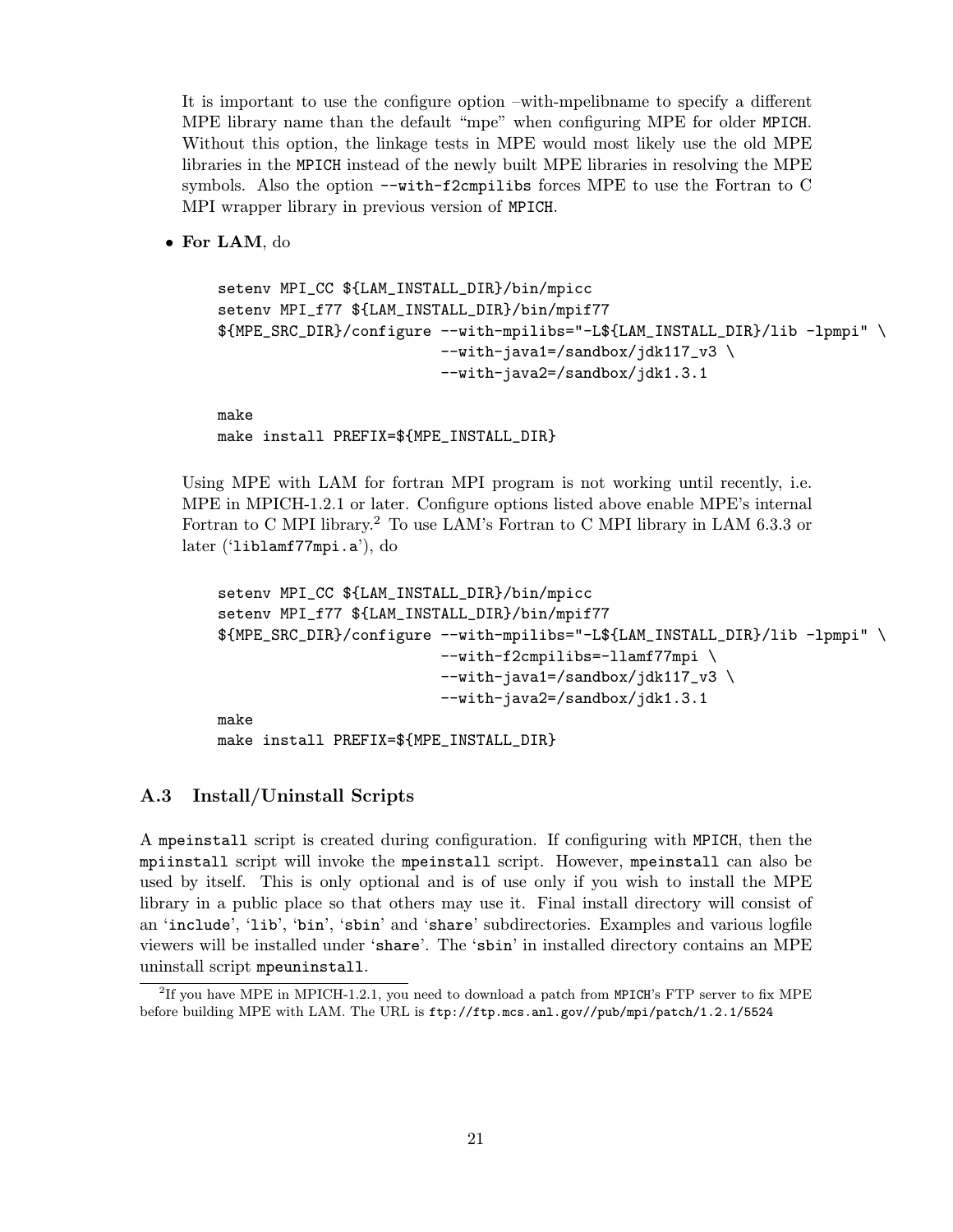## B Installing Java for Jumpshots

#### B.1 Java requirements

MPE includes a 'viewers' subdirectory, which is an independent package, includes 2 versions of Jumpshots, Jumpshot-2 and Jumpshot-3. Both need to be built with Java Development Kit (JDK), i.e. Java distribution that includes a Java compiler, javac. Theoretically, Jumpshots can be distributed with precompiled byte code instead of source code that needs to be compiled. The main reason is that there exists JDK which isn't compatible with Swing and one of the easiest ways to detect this problem is to compile and link the code to see if things are fine. We are still planning to distribute byte code in later version.

Jumpshot-2 and Jumpshot-3 are both developed based on Sun's JDK. Jumpshot-2 is developed based on Java1, JDK-1.1 and Swing-1.0.3. So it can only be built with JDK-1.1, not JDK-1.2 or later. On the other hand, Jumpshot-3 is developed based on JDK-1.1 and Swing-1.1.1, so it can be built by both Java1 and Java2, i.e. JDK-1.1 to JDK-1.4. It is recommended that user should use the latest Java1, i.e. JDK-1.1.8, to build Jumpshot-2, and use the latest Java2, i.e. JDK-1.4.x to build Jumpshot-3 for optimal performance when configuring MPE or MPICH. Jumpshot-2 understands both configure options: --with-java and --with-java1 options. Jumpshot-3 understands --with-java and --with-java2 options. If only one version of JDK is installed, like JDK-1.1.8, --with-java option should be used. If both JDK-1.1.8 and JDK-1.4.x are installed on the machine, viewers package can be configured by defining --with-java1=<JDK-1.1.8> and --with-java2=<JDK-1.4.0>.

We will list the status of the JDK distributions on some of the popular UNIX platforms that we have tested and what is needed to build the JDK properly for Jumpshots.

• Linux: There are many choices of JDKs for Linux running on Intel x86 processors. Blackdown.org has released many different versions of JDK for Linux on this platform, including both Java1 and Java2. You can download them by locating the closest FTP mirror site of http://www.blackdown.org, one of the popular download sites in US is ftp://metalab.unc.edu/pub/linux/devel/lang/java/blackdown.org/. Pick the JDK distribution that has the correct 'libc' for your platform.

Sun also distributes JDK-1.2 and JDK-1.3 for Linux. Here are the URLs for download.

```
http://www.javasoft.com/products/jdk/1.2/download-linux.html
http://java.sun.com/j2se/1.3/download-linux.html.
http://java.sun.com/j2se/1.4/download.html.
```
As soon as the package is unpacked, it should be ready to compile Jumpshots.

• Linux/alpha: Linux running on alpha processors has a limited choice of JDK. The only versions that have been tested to be able to compile Jumpshots is JDK-1.1.8 from alphalinux.org. Here are the URL:

```
ftp://ftp.alphalinux.org/pub/java/java-1.1/r2/jdk118\_RH60\_alpha\_bin\
_21164\_v2.tgz
```
or

```
ftp://ftp.alphalinux.org/pub/java/java-1.1/r3/jdk118\_RH60\_alpha\_bin\
_{21164\}_{\text{v3.tgz}}
```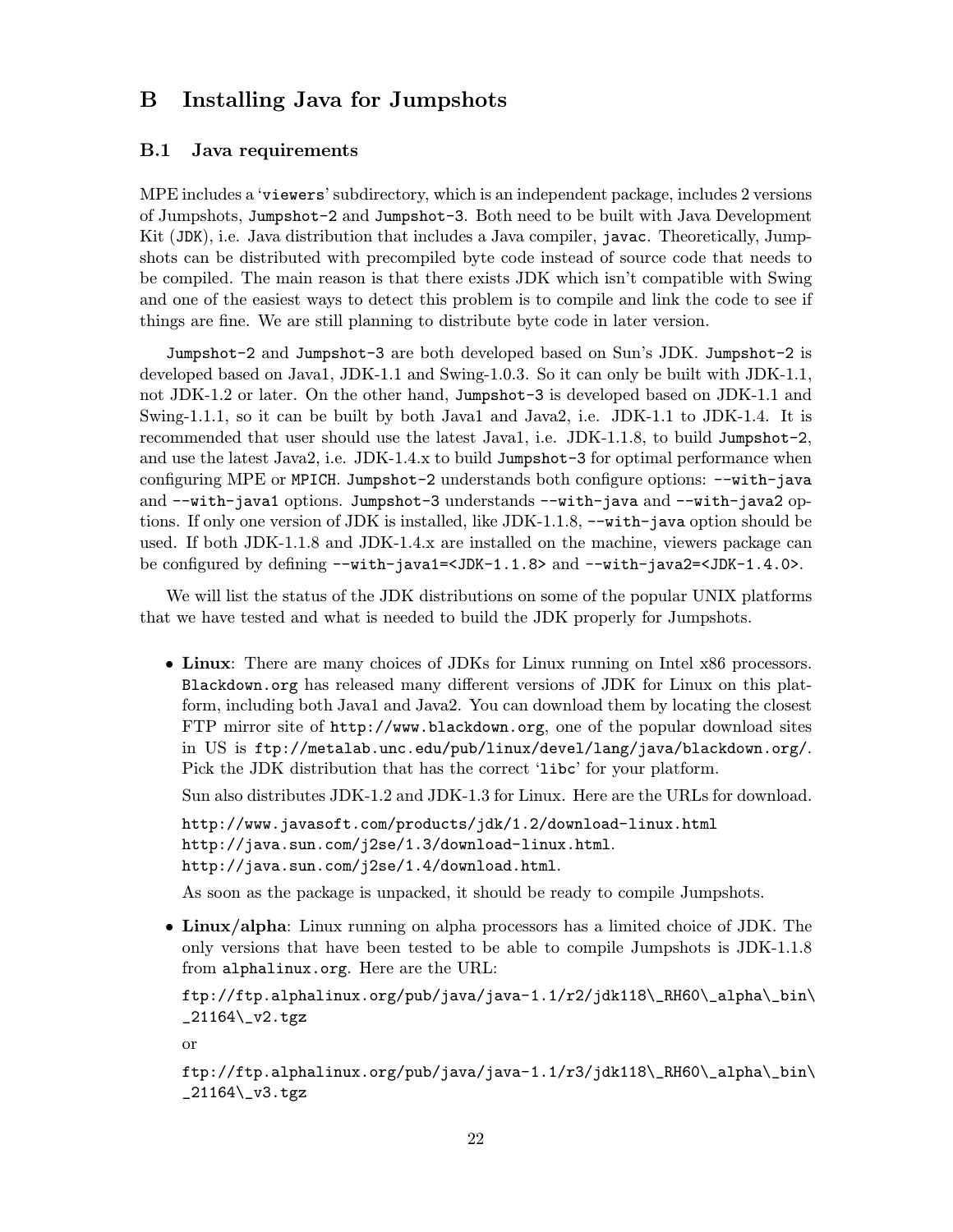Since the distribution does not come with the classes file, you need to download the classes file separately. The URL is

ftp://ftp.alphalinux.org/pub/java/java-1.1/r2/jdk118\\_alpha\\_classes\\_v2. tgz

Since Jumpshots need file 'classes.zip', so after unzipped the file, be sure to do the following to generate the 'classes.zip'.

> cd jdk118/classes zip -0 ../lib/classes.zip \*

As opposed to JDK for Linux, 'libawt.so' is dynamically linked instead of statically linked. So when running Jumpshot, it will complain about missing file 'libXm.so' if your system doesn't have Motif installed. We installed Lesstif which seems to resolve this issue.

Bugs: The "nesting" of states in Jumpshot-3 does not yet work.

- Solaris: We have tested JDKs as old as JDK-1.1.6 under Solaris, e.g. Solaris\_-  $JDK\_1.1.6\_03.$   $^3$
- IRIX64: We have tested JDK-1.1.6, JDK-1.1.7 and JDK-1.1.8 from SGI, they all seem to work fine with Jumpshots. JDK-1.1.8 seems to work best with Jumpshot on IRIX. You can download them at

http://www.sgi.com/developers/devtools/languages/java.html.

• AIX: Only JDK-1.1.8 for AIX has been tested with Jumpshot. But newer JDK for AIX should work with Jumpshot. You can download it at

http://www.ibm.com/java/jdk/aix/index.html

• **HP-UX**: HP distributes JDK for its HP-UX OS. None of JDK for HP-UX has been tested with Jumpshots because of lack of access to the platform. The URL for HP's JDK is:

http://www.unixsolutions.hp.com/products/java/index.html

• Windows and X11: MPE has been ported (at least the logging part of it) to Windows, the Java requirement for running Jumpshot on Windows isn't an issue and the installation of Java on Windows is straight forward as well. However, many users use Windows desktops to access UNIX servers to run their MPI programs. They run Jumpshot remotely and display it back to their desktops through running X11 server locally. Let's assume SSH is used to connect to the UNIX servers. We notice that there are some incompatibilities between various X11 servers and different versions of JDKs. In particular, some versions of Exceed X11 servers when used with SecureCRT (a version of SSH) will crash when displaying Jumpshot-2 compiled with JDK-1.1.7 from Blackdown. Using SuperX instead of Exceed causes Jumpshot-2 to hang in this situation. We notice that using Cygwin's OpenSSH and XFree86 seems to avoid hangs and crashes. XFree86 has its strengths and weakness when compared to other

<sup>&</sup>lt;sup>3</sup>Swing 1.1.1 requires at least JDK 1.1.7, so in principle Jumpshot-3 may have problem with JDK-1.1.6 on some implementations.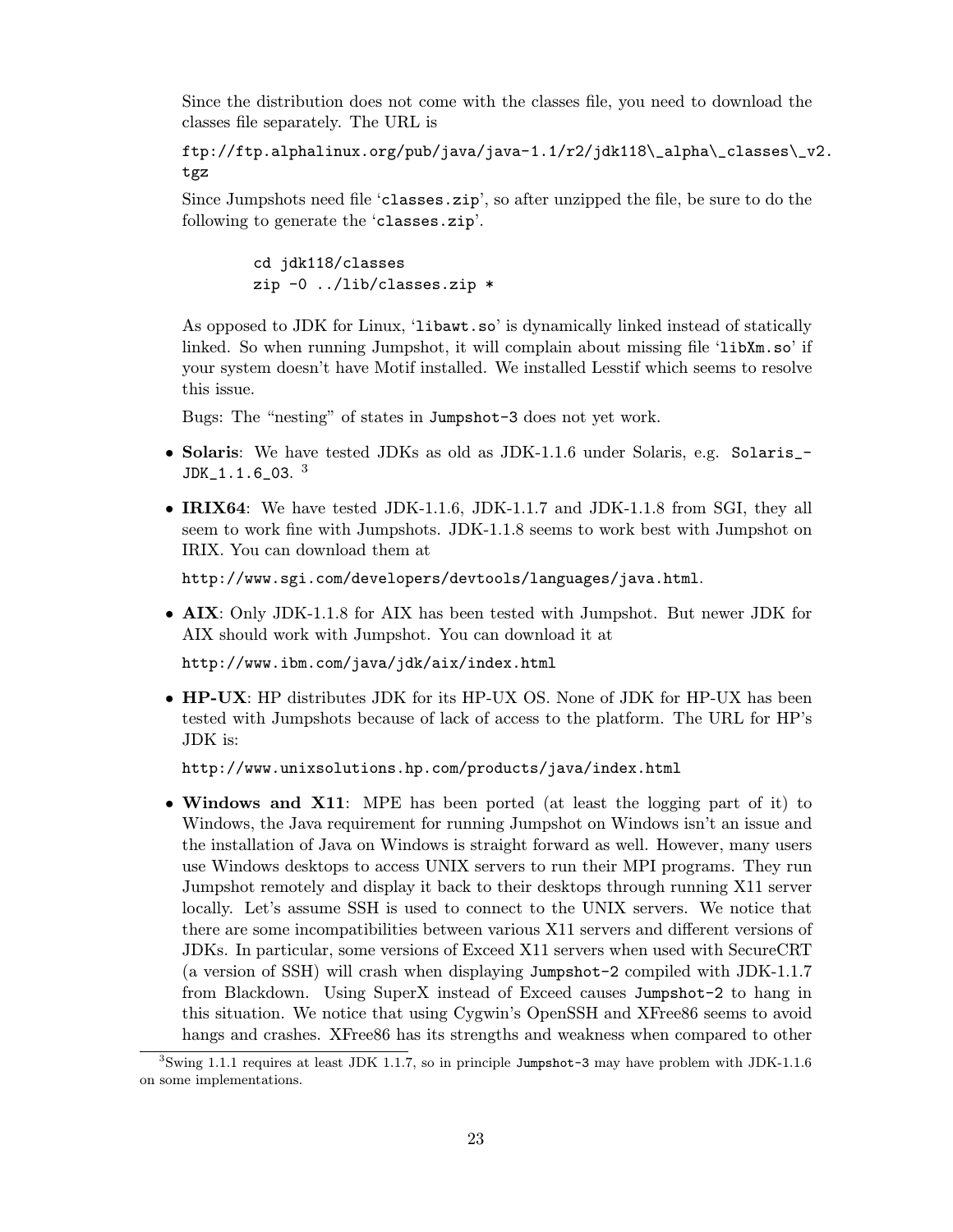commerical X servers. XFree86 seems to be slower when the desktop hardware is old and especially when Java 2 (JDK 1.3.1) is used. XFree86 performs remarkablely well when used with JDK 1.1 instead of JDK 1.3. The combination being tested is OpenSSH 3.0.1p1-4 and XFree86 4.1.

## C Automatic generation of profiling libraries

The profiling wrapper generator (wrappergen) has been designed to complement the MPI profiling interface. It allows the user to write any number of 'meta' wrappers which can be applied to any number of MPI functions. Wrappers can be in separate files, and can nest properly, so that more than one layer of profiling may exist on indiividual functions.

Wrappergen needs three sources of input:

- 1. A list of functions for which to generate wrappers.
- 2. Declarations for the functions that are to be profiled. For speed and parsing simplicity, a special format has been used. See the file 'proto'. The MPI-1 functions are in 'mpi\_proto'. The I/O functions from MPI-2 are in 'mpiio\_proto'.
- 3. Wrapper definitions.

The list of functions is simply a file of whitespace-separated function names. If omitted, any forallfn or fnall macros will expand for every function in the declaration file.

If no function declarations are provided, the ones in 'mpi\_proto' are used (this is set with the PROTO\_FILE definition in the 'Makefile').

The options to wrappergen are:

-w file Add file to the list of wrapper files to use.

-f file file contains a whitespace separated list of function names to profile.

-p file file contains the special function prototype declarations.

-o file Send output to file.

For example, to time each of the I/O routines, use

```
cd mpe/profiling/lib
../wrappergen/wrappergen -p ../wrappergen/mpiio_proto \
          -w time_wrappers.w > time_io.c
```
The resulting code need only a version of MPI\_Finalize to output the time values. That can be written either by adding MPI\_Finalize and MPI\_Init to 'mpiio\_proto' or through a fairly simple edit of the version produced when using 'mpi\_proto' instead of 'mpiio\_proto'.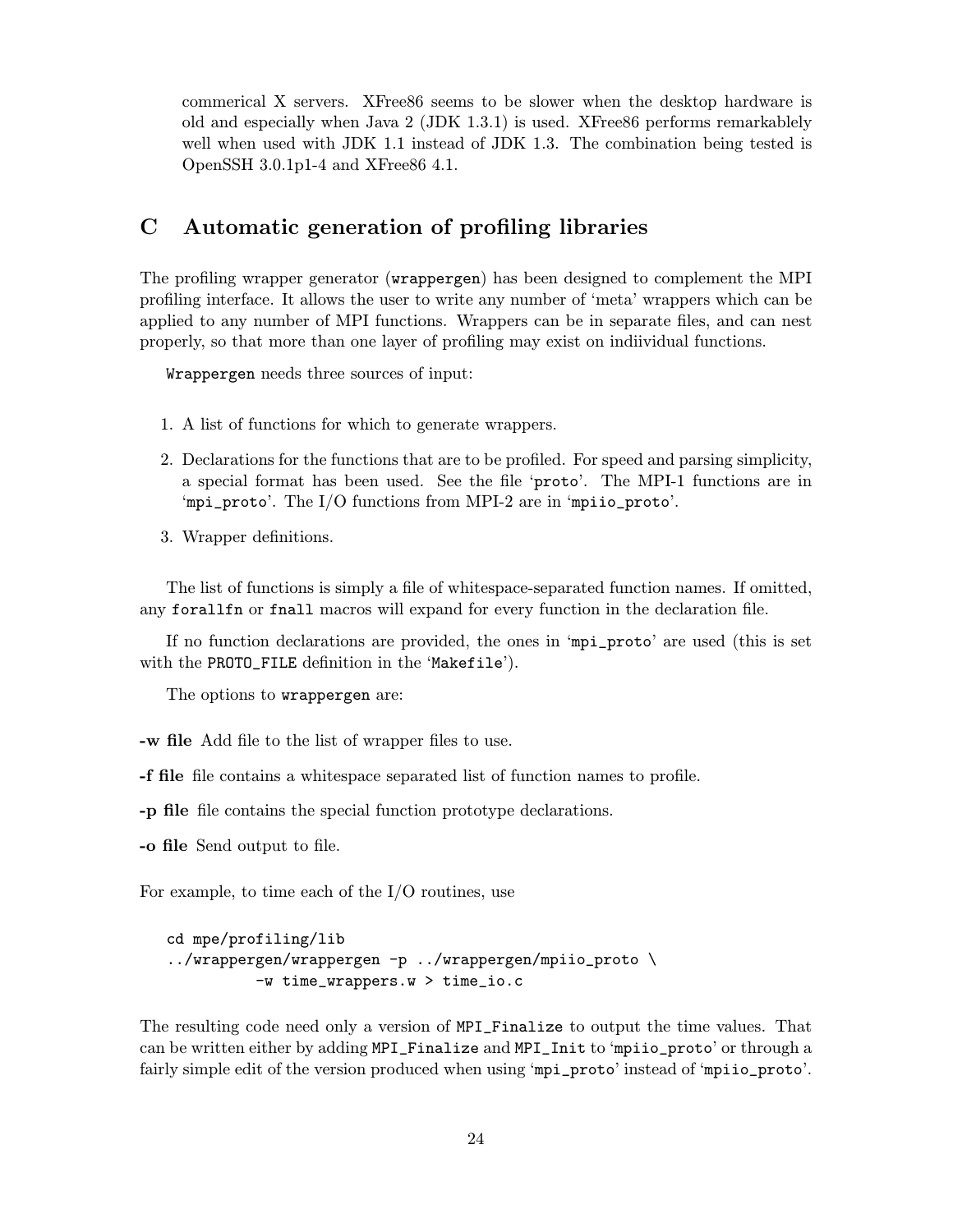### C.1 Writing wrapper definitions

Wrapper definitions themselves consist of C code with special macros. Each macro is surrounded by the  $\{\}\$  escape sequence. The following macros are recognized by **wrappergen:** 

{{fileno}}

An integral index representing which wrapper file the macro came from. This is useful when declaring file-global variables to prevent name collisions. It is suggested that all identifiers declared outside functions end with \_{{fileno}}. For example:

```
static double overhead_time_{{fileno}};
```
might expand to:

static double overhead\_time\_0;

(end of example).

```
{{forallfn <function name escape> <function A> <function B> ... }}
```

```
{{endforallfn}}
```
...

The code between {{forallfn}} and {{endforallfn}} is copied once for every function profiled, except for the functions listed, replacing the escape string specified by <function name escape> with the name of each function. For example:

```
{{forallfn fn_name}}static int {{fn_name}}_ncalls_{{fileno}};
{{endforallfn}}
```
might expand to:

```
static int MPI_Send_ncalls_1;
static int MPI_Recv_ncalls_1;
static int MPI_Bcast_ncalls_1;
```
(end of example)

```
{{foreachfn <function name escape> <function A> <function B> ... }}
```
{{endforeachfn}}

...

{{foreachfn}} is the same as {{forallfn}} except that wrappers are written only the functions named explicitly. For example:

```
{{forallfn fn_name mpi_send mpi_recv}}
   static int {{fn_name}}_ncalls_{{fileno}};
{{endforallfn}}
```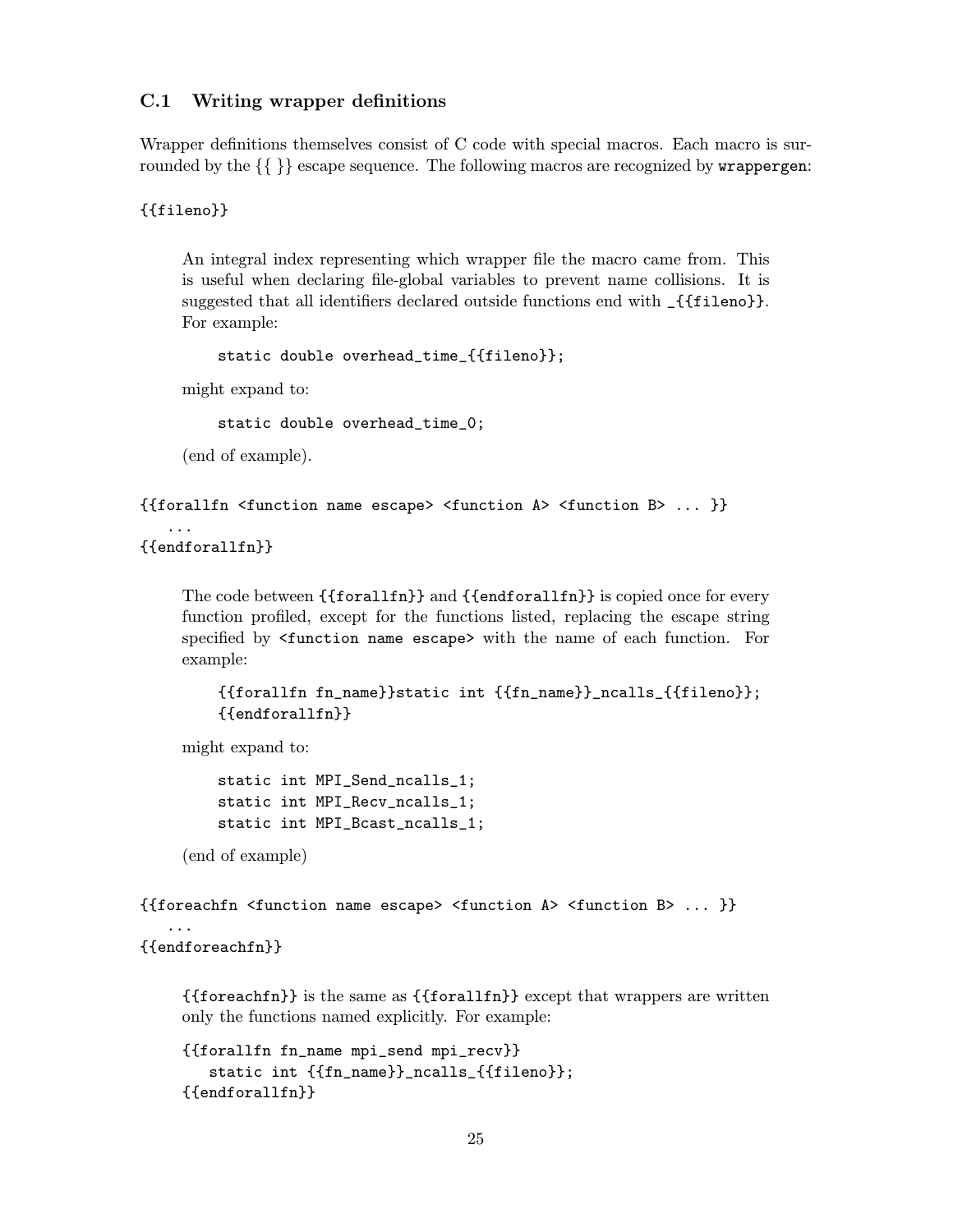might expand to:

```
static int MPI_Send_ncalls_2;
static int MPI_Recv_ncalls_2;
```
(end of example)

```
{{fnall <function name escape> <function A> <function B> ... }}
```
{{callfn}}

... {{endfnall}}

...

{{fnall}} defines a wrapper to be used on all functions except the functions named. Wrappergen will expand into a full function definition in traditional C format. The {{callfn}} macro tells wrappergen where to insert the call to the function that is being profiled. There must be exactly one instance of the {{callfn}} macro in each wrapper definition. The macro specified by <function name escape> will be replaced by the name of each function.

Within a wrapper definition, extra macros are recognized.

```
{\{varepsilon\} \leq t} <type> <arg> <arg> ... }}
```
Use vardecl to declare variables within a wrapper definition. If nested macros request variables through vardecl with the same names, wrappergen will create unique names by adding consecutive integers to the end of the requested name (var, var1, var2, ...) until a unique name is created. It is unwise to declare variables manually in a wrapper definition, as variable names may clash with other wrappers, and the variable declarations may occur later in the code than statements from other wrappers, which is illegal in classical and ANSI C.

#### {{<varname>}}

If a variable is declared through vardecl, the requested name for that variable (which may be different from the uniquified form that will appear in the final code) becomes a temporary macro that will expand to the uniquified form. For example,

```
{{vardecl int i d}}
```
may expand to:

```
int i, d3;
```
(end of example)

#### {{<argname>}}

Suggested but not neccessary, a macro consisting of the name of one of the arguments to the function being profiled will be expanded to the name of the corresponding argument. This macro option serves little purpose other than asserting that the function being profilied does indeed have an argument with the given name.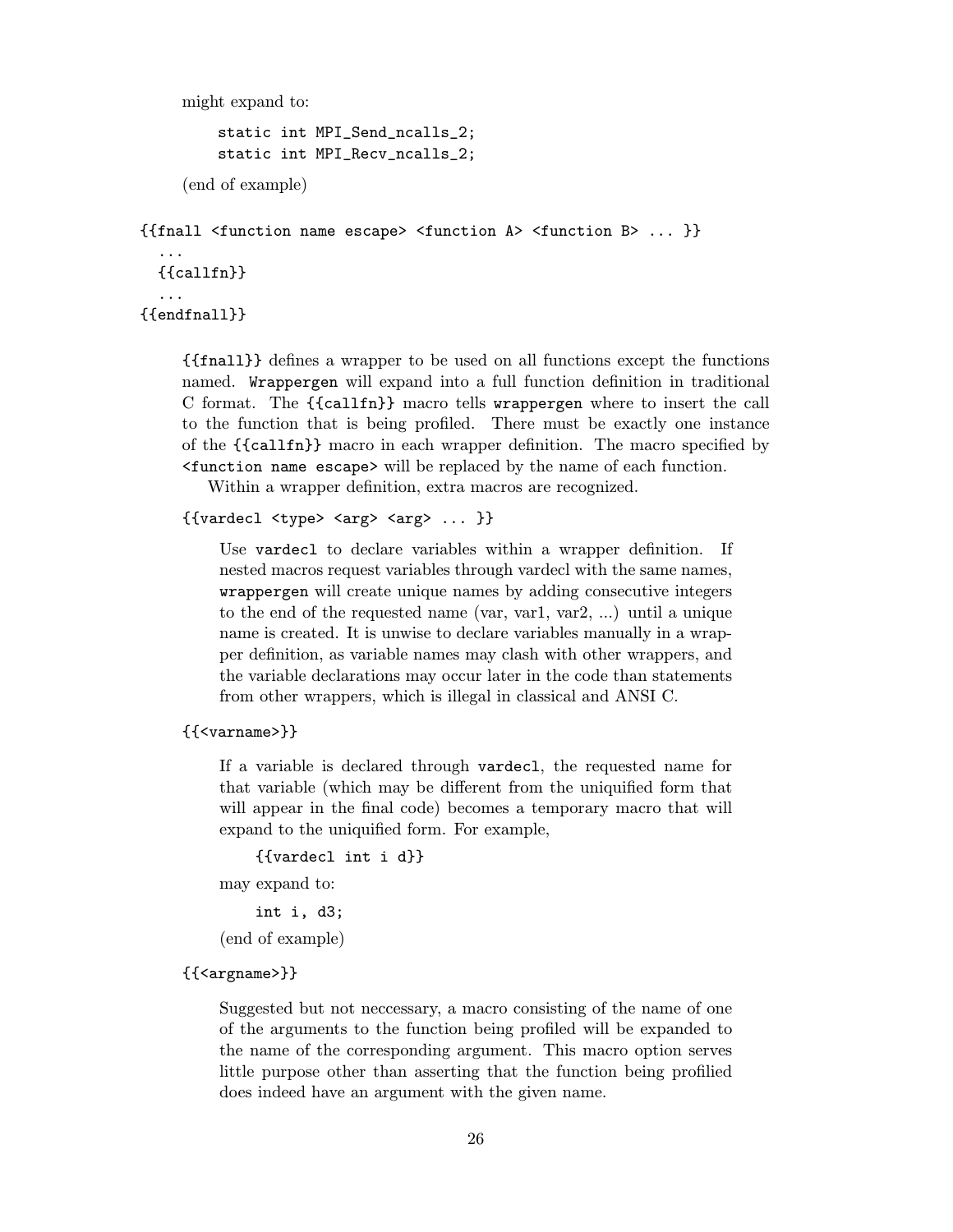#### {{<argnum>}}

Arguments to the function being profiled may also be referenced by number, starting with 0 and increasing.

```
{{returnVal}}
```
ReturnVal expands to the variable that is used to hold the return value of the function being profiled.

#### {{callfn}}

callfn expands to the call of the function being profiled. With nested wrapper definitions, this also represents the point at which to insert the code for any inner nested functions. The nesting order is determined by the order in which the wrappers are encountered by wrappergen. For example, if the two files 'prof1.w' and 'prof2.w' each contain two wrappers for MPI Send, the profiling code produced when using both files will be of the form:

```
int MPI_Send( args...)
          arg declarations...
          {
             /*pre-callfn code from wrapper 1 from prof1.w */
             /*pre-callfn code from wrapper 2 from prof1.w */
             /*pre-callfn code from wrapper 1 from prof2.w */
             /*pre-callfn code from wrapper 2 from prof2.w */
             returnVal = MPI\_Send( args...);/*post-callfn code from wrapper 2 from prof2.w */
             /*post-callfn code from wrapper 1 from prof2.w */
             /*post-callfn code from wrapper 2 from prof1.w */
             /*post-callfn code from wrapper 1 from prof1.w */
             return returnVal;
          }
{{fn <function name escape> <function A> <function B> ... }}
  ...
 {{callfn}}
  ...
{{endfnall}}
```
fn is identical to fnall except that it only generates wrappers for functions named explicitly. For example: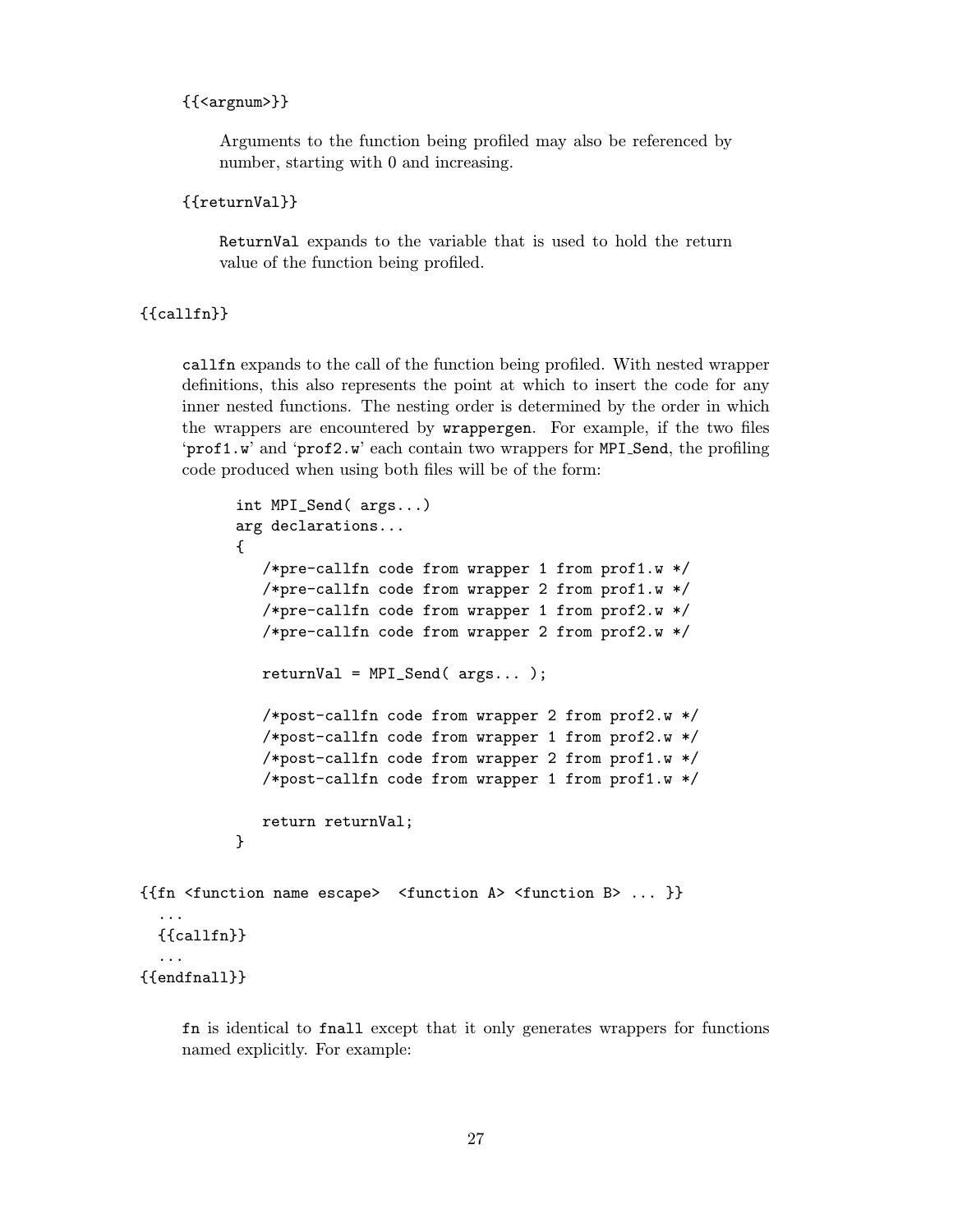```
{{fn this_fn MPI_Send}}
  {{vardecl int i}}
  {{callfn}}
  printf( "Call to \{ \{ \text{this_fn} \}. \n\| \);
 printf( "\{i\} was not used.\n" );
  printf( "The first argument to {{this_fn}} is {{0}}\n" );
{{endfn}}
```
will expand to:

```
int MPI_Send( buf, count, datatype, dest, tag, comm )
void * buf;
int count;
MPI_Datatype datatype;
int dest;
int tag;
MPI_Comm comm;
{
  int returnVal;
  int i;
  returnVal = PMPI_Send( buf, count, datatype, dest, tag, comm );
  printf( "Call to MPI_Send.\n" );
  printf( "i was not used.\n \n \begin{bmatrix}\n 1 \\
 2\n \end{bmatrix}printf( "The first argument to MPI_Send is buf\n" );
  return returnVal;
}
```
{{fn\_num}}

This is a number, starting from zero. It is incremented every time it is used.

A sample wrapper file is in 'sample.w' and the corresponding output file is in 'sample.out'.

## D Manual Pages

The MPE routines can be divided into six classes:

#### Logging routines

MPE\_Describe\_event MPE\_Describe\_state MPE\_Finish\_log MPE\_Init\_log MPE\_Log\_event MPE\_Log\_get\_event\_number MPE\_Log\_receive MPE\_Log\_send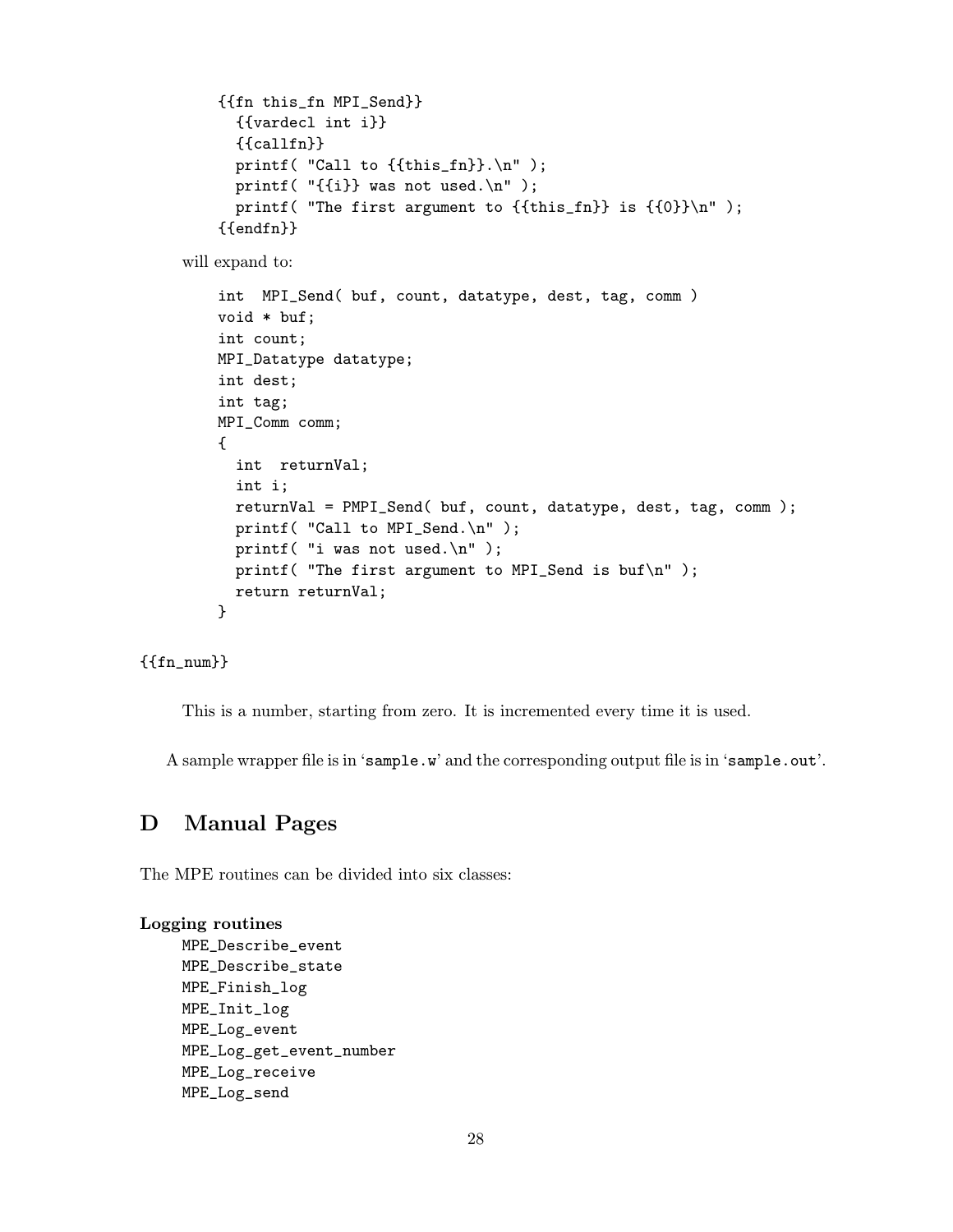MPE\_Start\_log MPE\_Stop\_log X window graphics MPE\_Add\_RGB\_color MPE\_CaptureFile MPE\_Close\_graphics MPE\_Draw\_circle MPE\_Draw\_line MPE\_Draw\_logic MPE\_Draw\_point MPE\_Draw\_points MPE\_Draw\_string MPE\_Fill\_circle MPE\_Fill\_rectangle MPE\_Get\_mouse\_press MPE\_Iget\_mouse\_press MPE\_Line\_thickness MPE\_Make\_color\_array MPE\_Num\_colors MPE\_Open\_graphics MPE\_Update Sequential Section MPE\_Seq\_begin MPE\_Seq\_end Shared counter MPE\_Counter\_create MPE\_Counter\_free MPE\_Counter\_nxtval Tag management MPE\_GetTags MPE\_ReturnTags MPE\_TagsEnd Miscellaneous MPE\_Comm\_global\_rank MPE\_Decomp1d MPE\_Errors\_call\_debugger MPE\_IO\_Stdout\_to\_file MPE\_Print\_datatype\_pack\_action MPE\_Print\_datatype\_unpack\_action MPE\_Ptime MPE\_Signals\_call\_debugger

MPE\_Wtime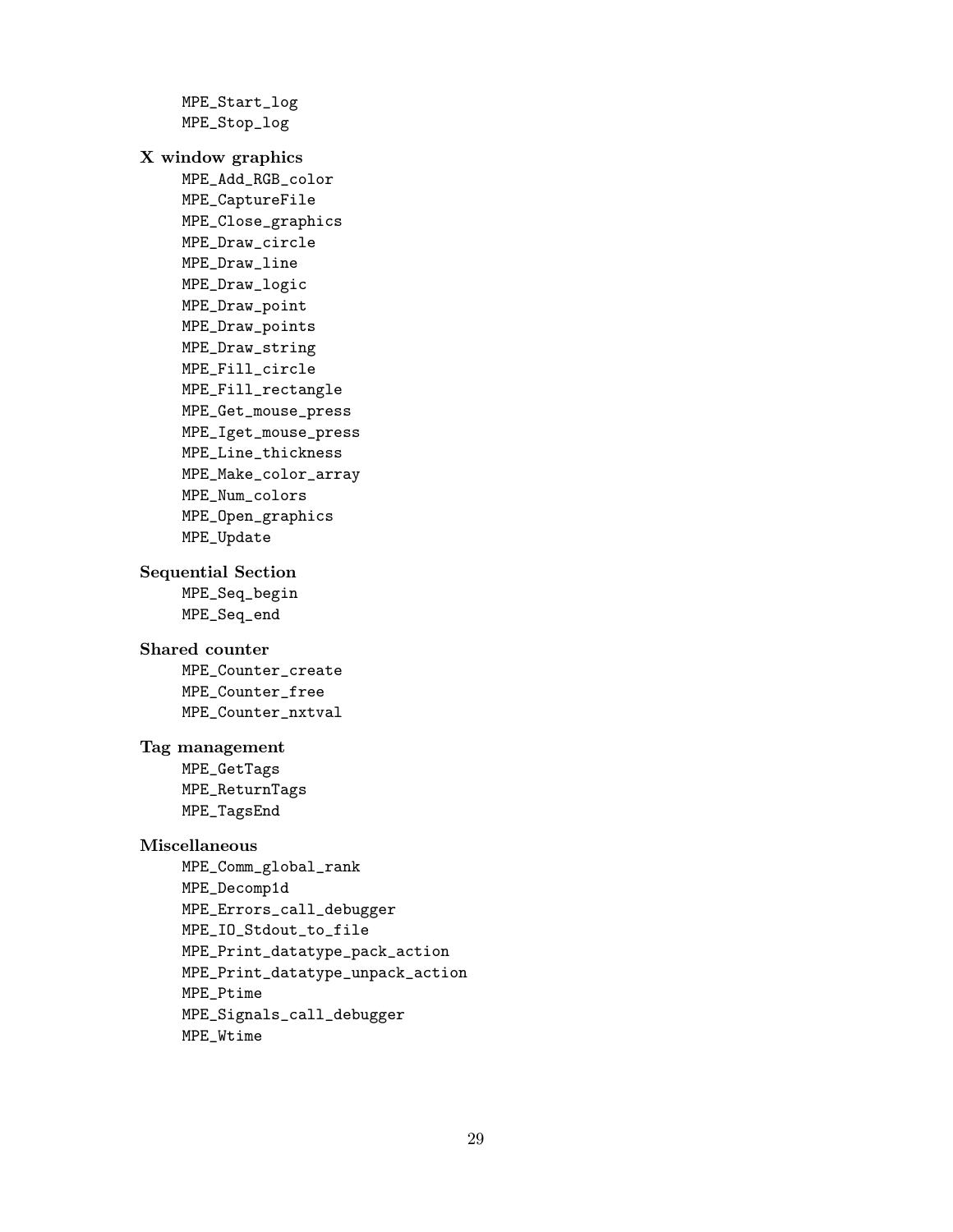## Acknowledgments

The work described in this report has benefited from conversations with and use by a large number of people. We also thank those that have helped in the implementation of MPE, particularly Edward Karrels.

Debbie Swider had maintained MPE in MPICH-1.2.0 and before. Omer Zaki did the first implementation of Jumpshot, Jumpshot-2. Abhi Shandilya did the original clog2slog converter. Anthony Chan implemented SLOG-API, extended Jumpshot-2 to Jumpshot-3 to support SLOG, and integrated SLOG-API, clog2slog, Jumpshot-2 and Jumpshot-3 into MPE.